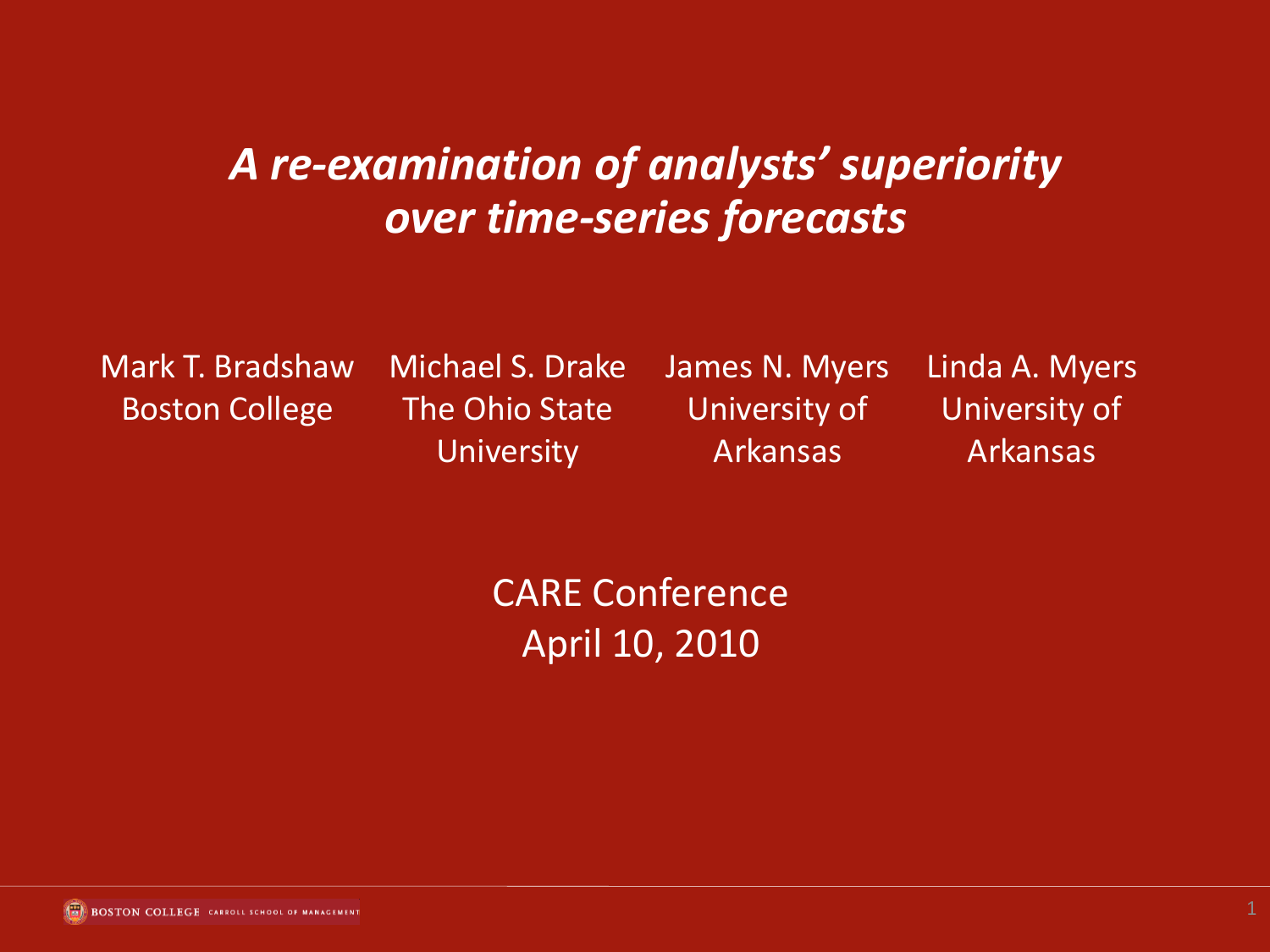#### **Summary of slides from the Inaugural CARE Conference**

- #1 "Analysts' forecasts are optimistic"
- #2 "Analysts are better than time-series models"
- #3 We think we know how analysts forecast
- #4 "Analysts' forecasts are inefficient"
- #5 Limited evidence on what analysts do with forecasts
- #6 Most research ignores analysts' multi-tasking
- *#7 Analyst data are helpful for capital markets literature*
- #8 "Analysts are dominated by conflicts of interest"
- #9 We may be focusing on their least important activities
- #10 Researchers eschew alternative methodologies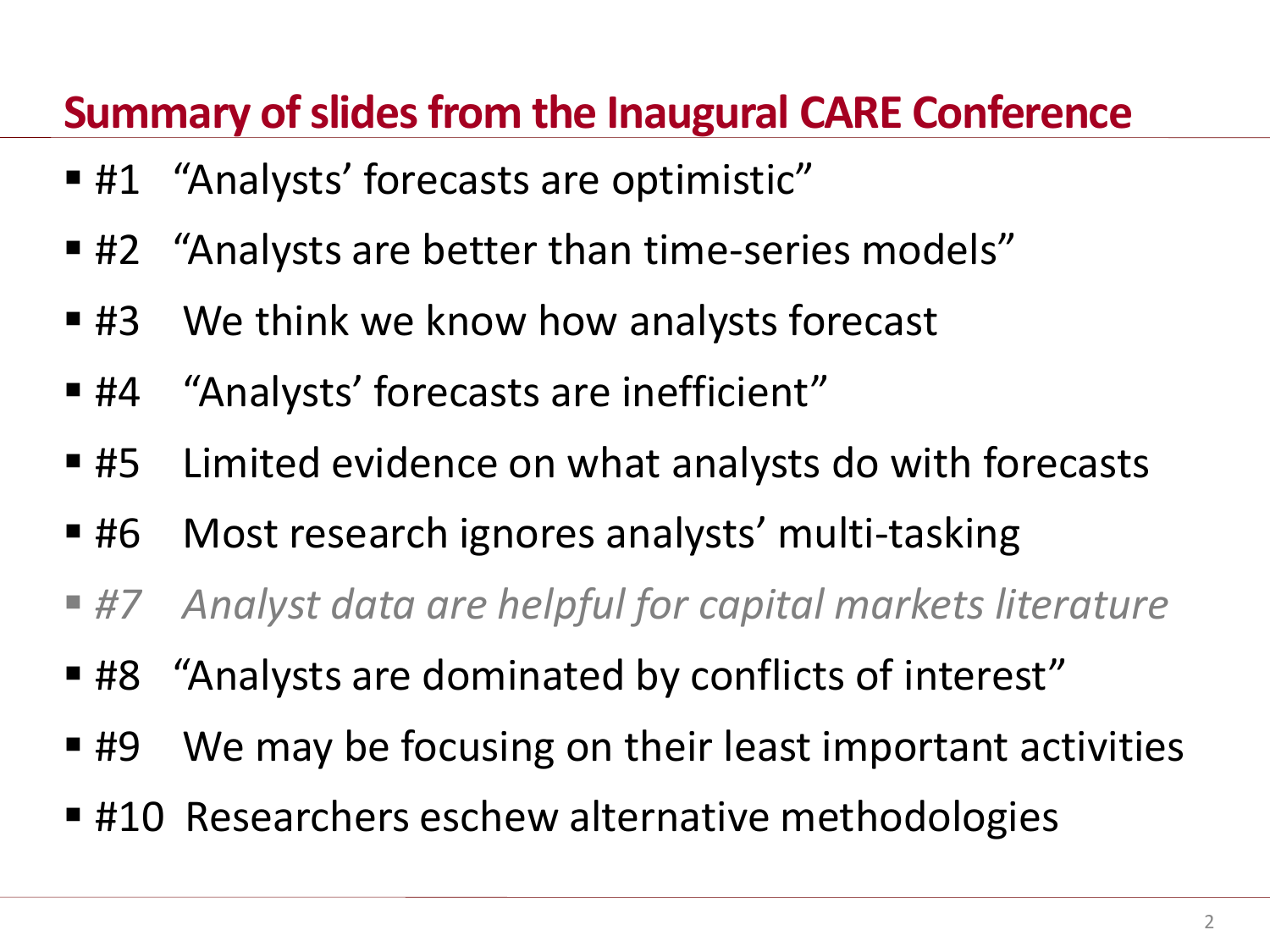# **Summary motivation**

- Analysts >> Time-series models is widely accepted
- However, research supporting this view is characterized by:
	- o **Tiny samples** relative to current research standards (in capital mkts.)
		- e.g., 50 to a few hundred firms
	- o Data demands ⇒ **bias towards large, mature firms**
		- e.g., some studies restrict sample to NYSE, or numerous analysts
		- Analyst following correlated with institutional investment
		- e.g., AF and II interact with firms ⇒ richer information environment (more severe in earlier years)
	- o **Economic significance** of differences seems small
		- Collins & Hopwood (1980): 31.7% vs. 32.9%
		- Fried & Givoly (1982): 16 vs. 19%
- Current-day incorporation of analysts' forecasts into research studies
	- o Goes beyond **generalizability** of earlier studies
		- e.g., smaller firms underrepresented in early research, longer forecast horizons underrepresented
		- ala Bamber, Christensen & Gaver (AOS2000)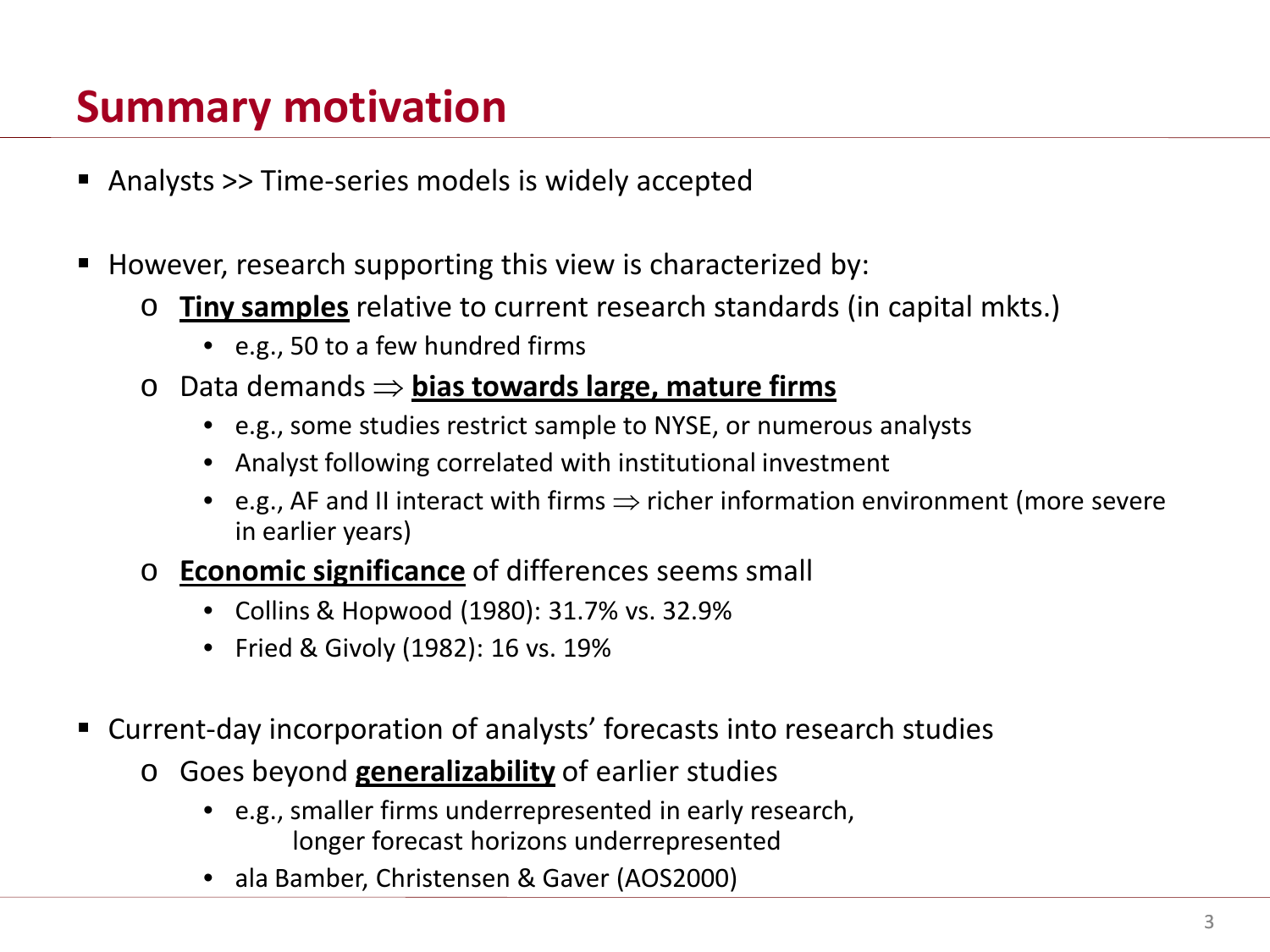# **Figure 1: Percentage of firms on Compustat/CRSP**  *without* **analyst coverage**

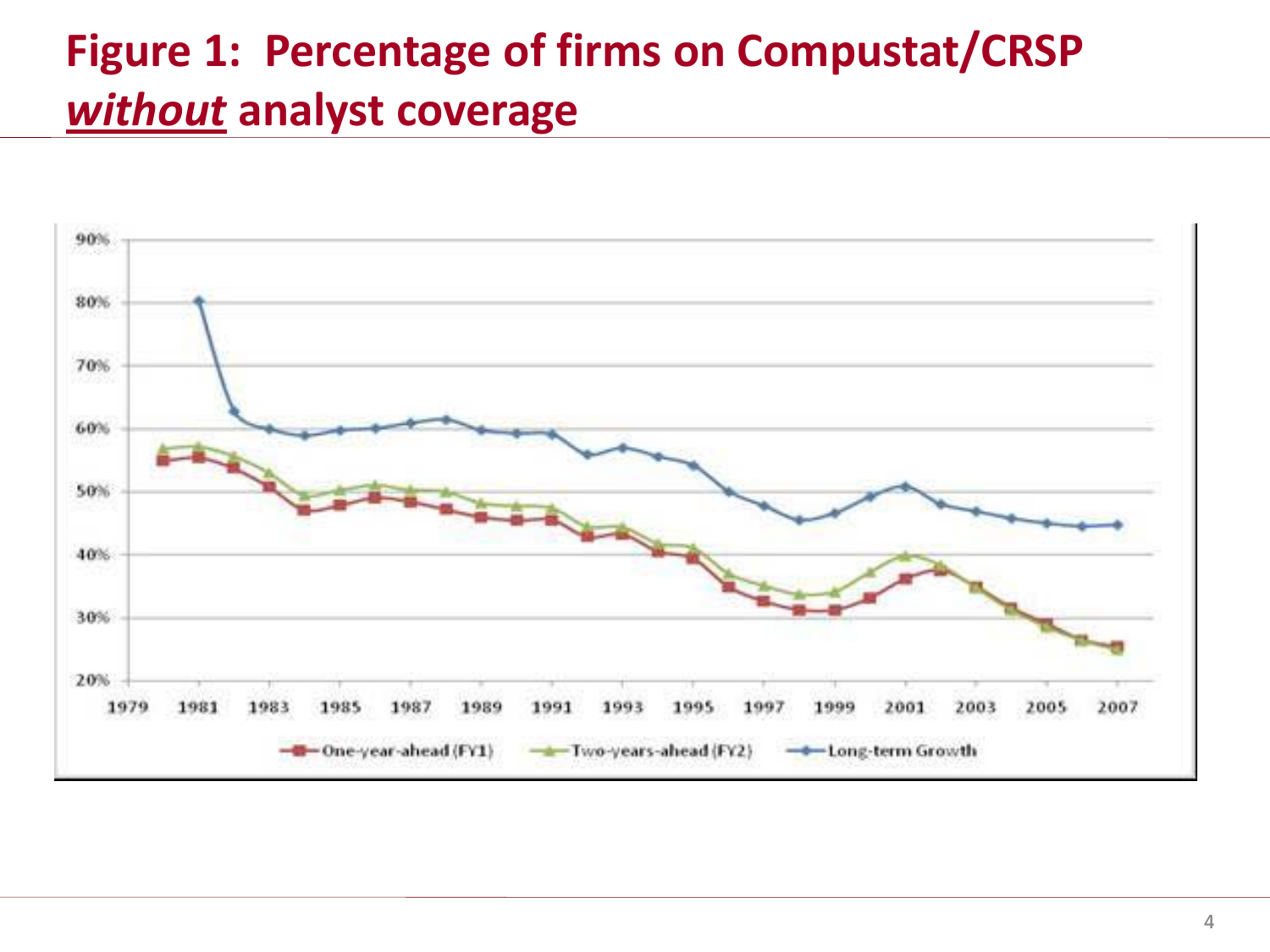### **Analysts**



Ability, incentives, integrity/professionalism, responsiveness, etc.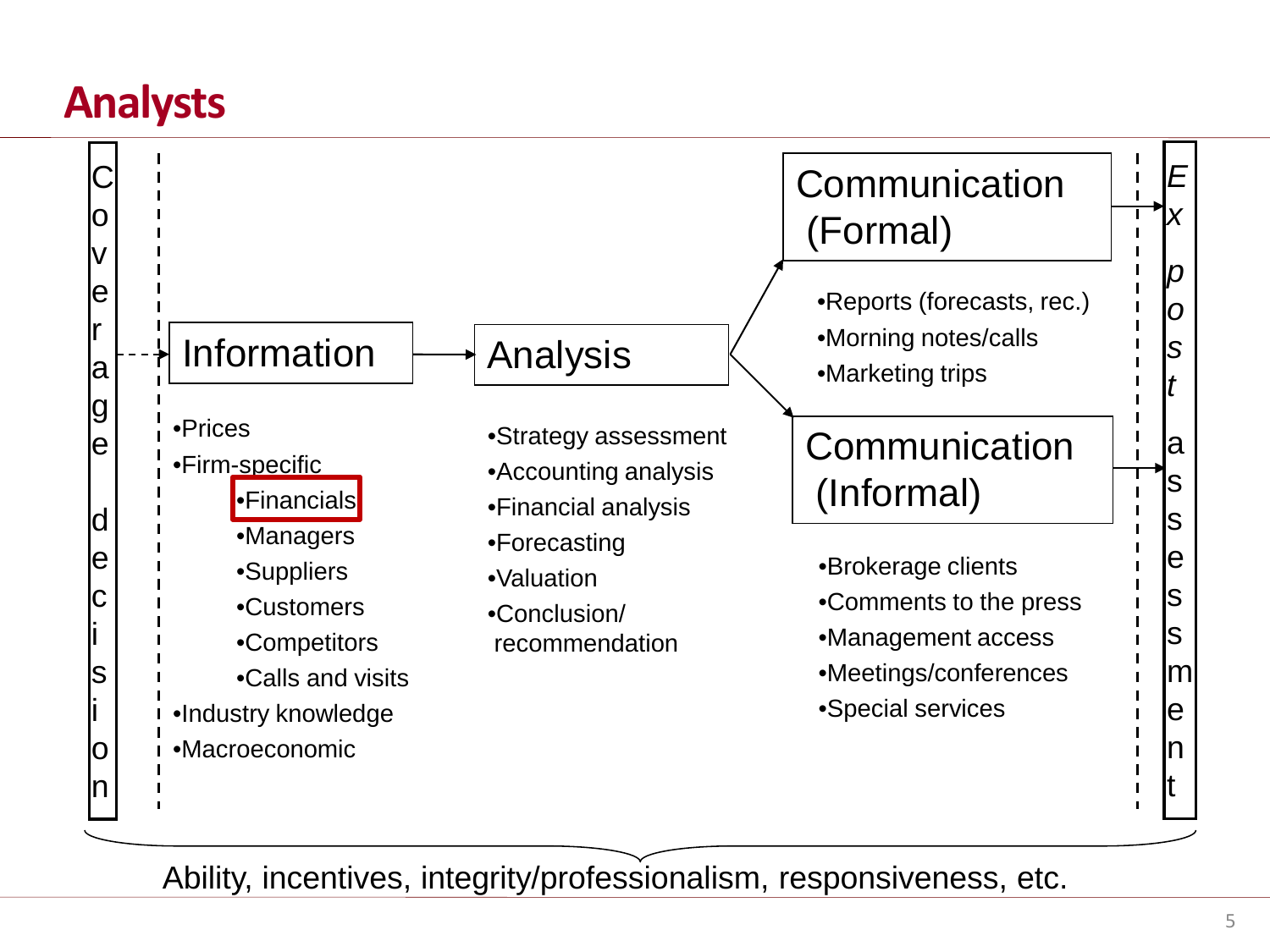## **Research question**

■ Do analysts' forecasts *really* dominate time-series forecasts?

- o When and when not?
	- Covariate 1: Forecast horizon (timing advantage)
	- Covariate 2: Firm age (information advantage)
	- Covariate 3: Firm size " " "
	- Covariate 4: Analyst following  $\blacksquare$  "
	- Covariate 5: Magnitude of changes (when analysts stand to add most value)
- Implicit Null: We should see NO significant results
- Conditional on differences in forecast accuracy (in favor of time-series models), do market returns reinforce the primary results?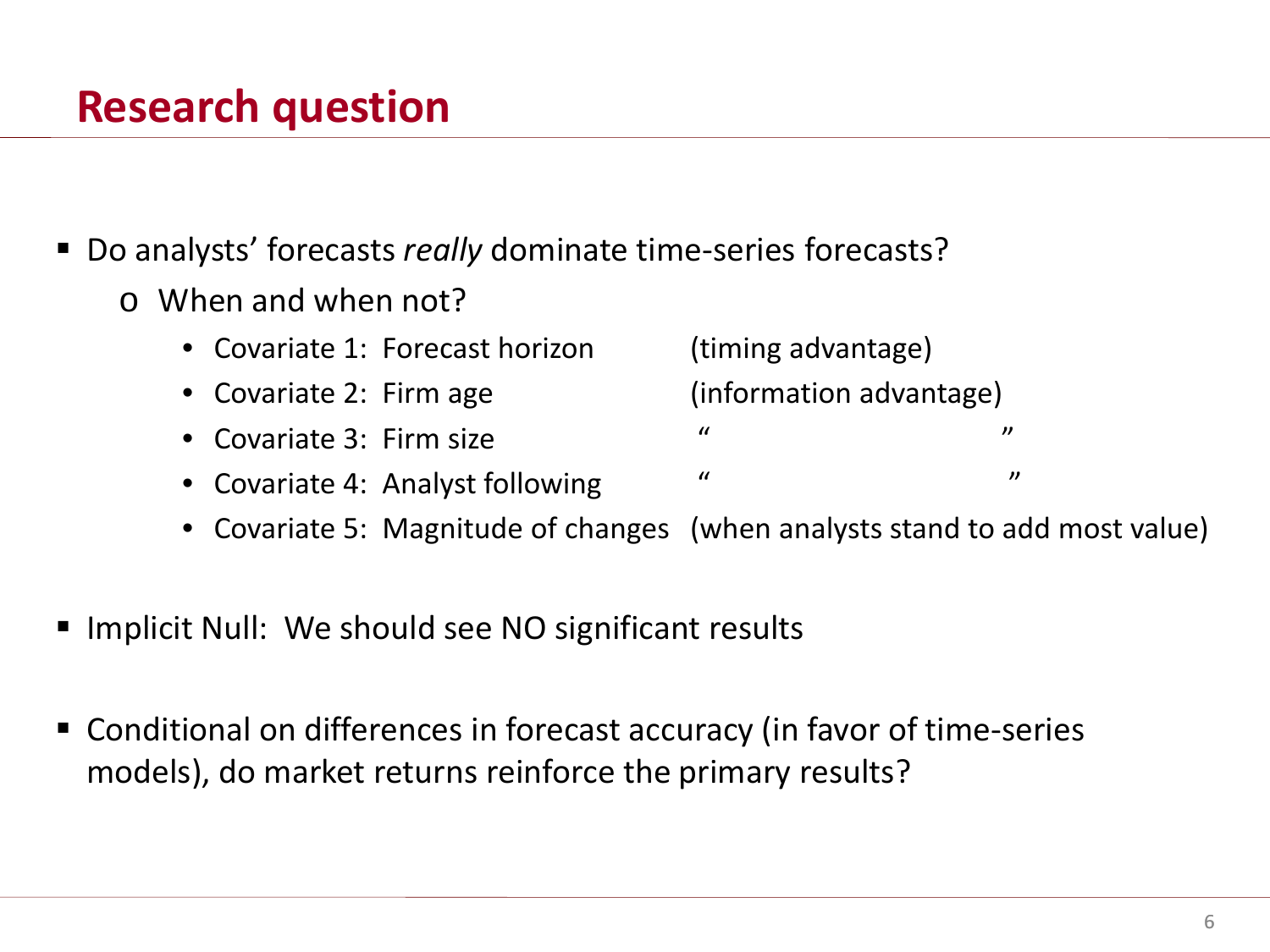#### **Observation: Other Evidence re: Experts vs. Time-Series**

- Interest rates (Belongia 1987)
- GDP (Loungani 2000)

—<br>……

- Recessions (Fintzen and Stekler 1999)
- **Turning points of business cycles (Zarnowitz 1991)**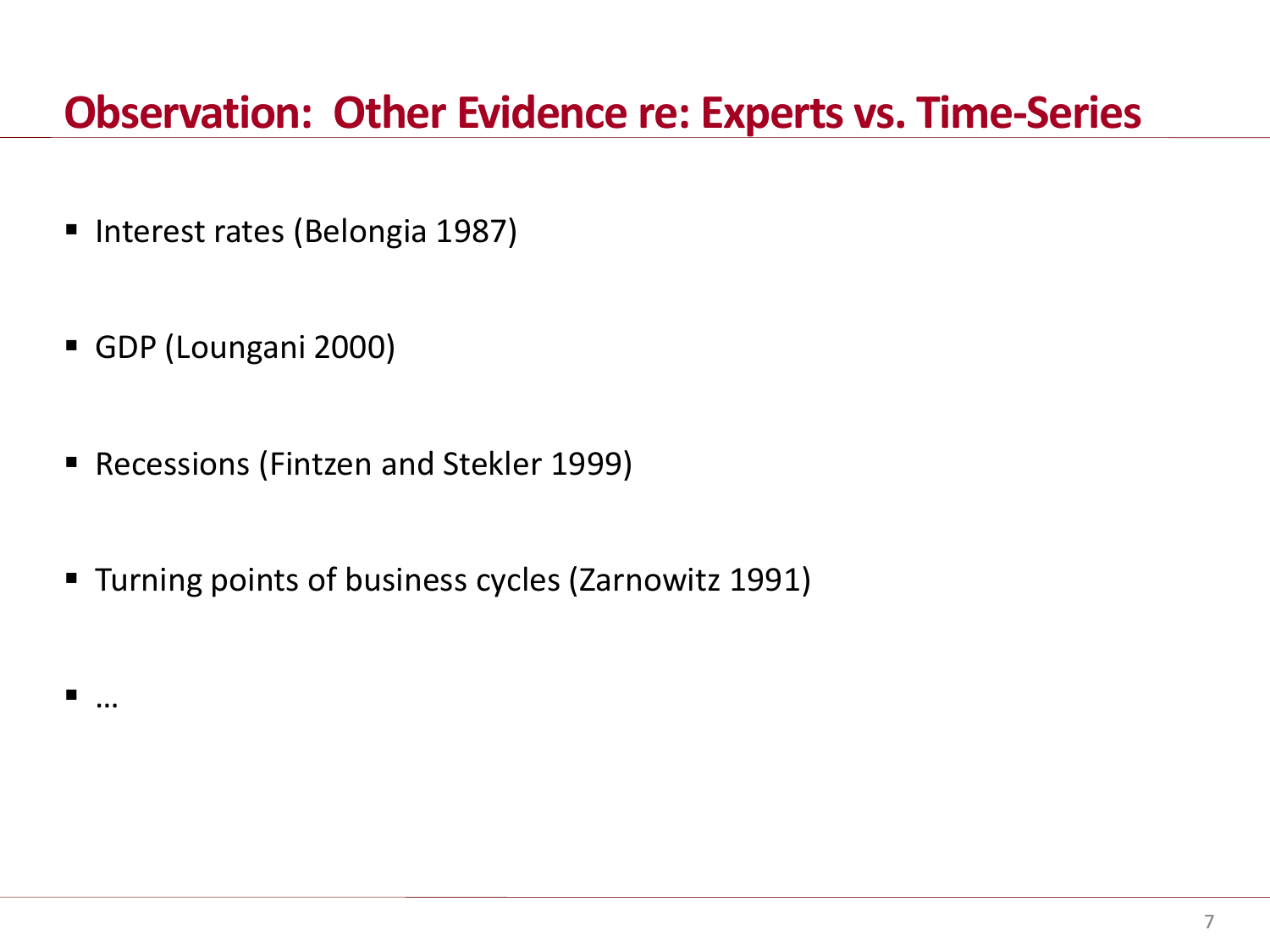### **Landscape – 1970s**

- Much capital markets research was aimed at understanding the timeseries properties of earnings.
	- o Ball and Watts 1972, Brooks and Buckmaster 1976, Albrecht et al. 1977, Salamon and Smith 1977, and Watts and Leftwich 1977.
- General Conclusion: Earnings approximate a random walk. Sophisticated time-series models rarely provide an economically significant improvement, and even when they do it comes at high cost.
- *"The ability of random walk models to "outpredict" the identified Box-Jenkins models suggests that the random walk is still a good description of the process generating annual earnings in general, and for individual firms."* Watts and Leftwich (1977, 269)
- Brown (1993, 295) declares the issue of whether annual earnings follow a random walk as "*pretty much resolved by the late 1970s."*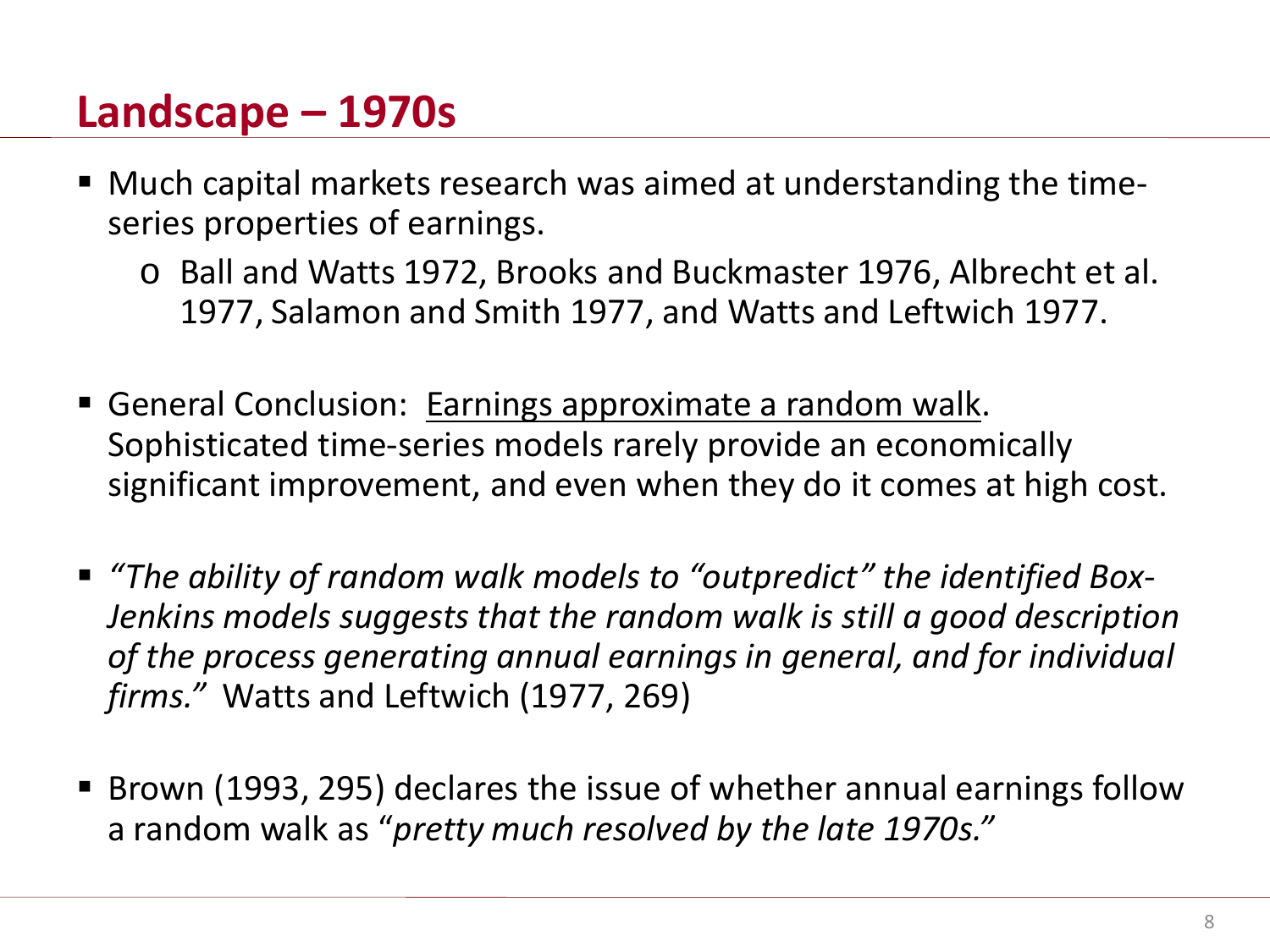#### **Landscape – 1980s**

- Newly available analyst data becomes available (i.e., Value-Line, I/B/E/S).
- "Horse-race studies" comparing time-series and analyst forecasts.
- Brown and Rozeff 1978, Fried and Givoly 1982, and Brown et al. 1987a, b
- General Conclusion: Analyst forecasts generally dominate time-series forecasts of earnings. Analyst superiority is attributed to:
	- o **Information Advantage** 
		- They know all information in TS and more
	- o **Timing Advantage**
		- They issue forecasts after the end of the lagged TS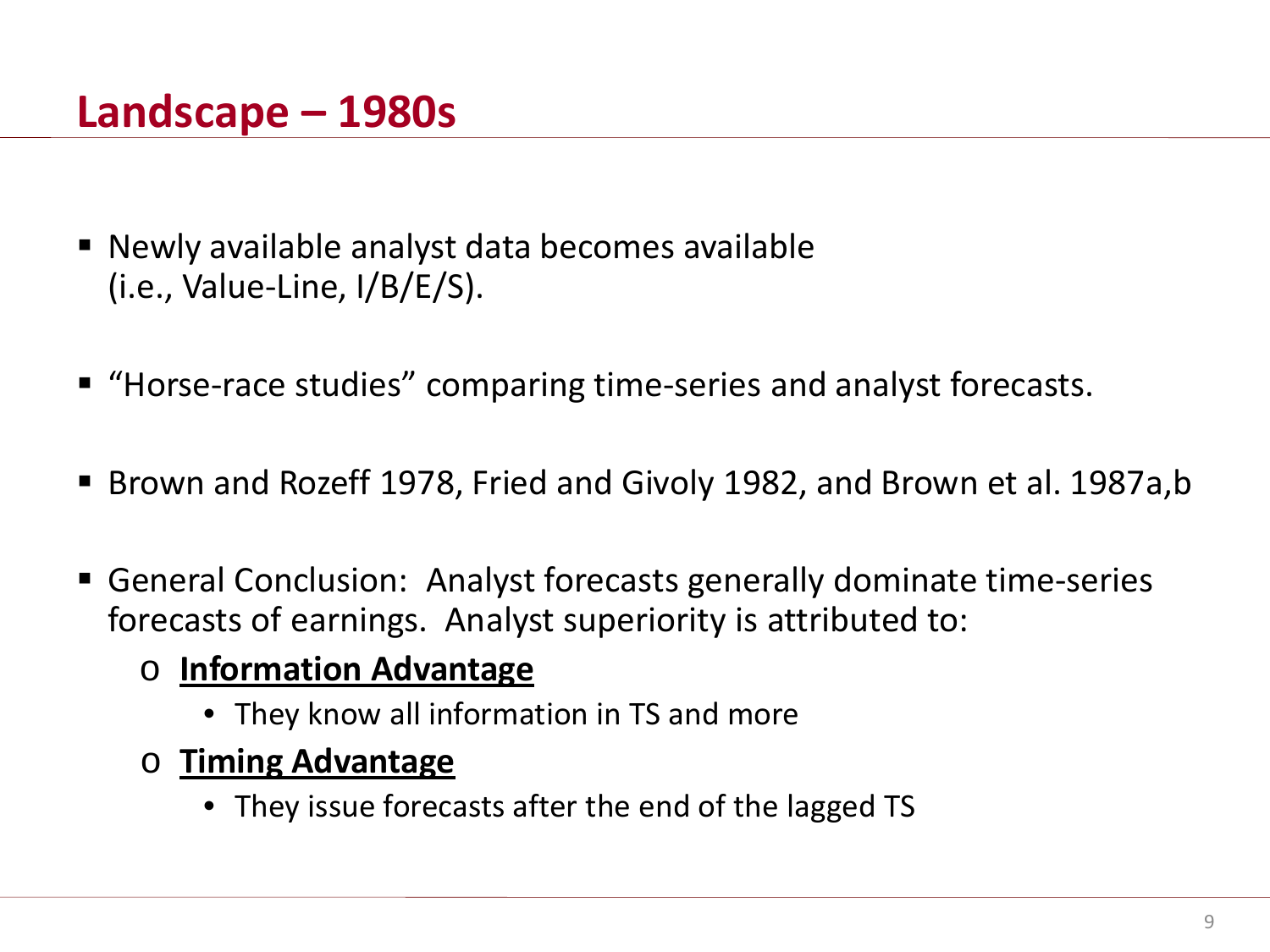#### **Timeline of Analysts vs. Time-Series Research**

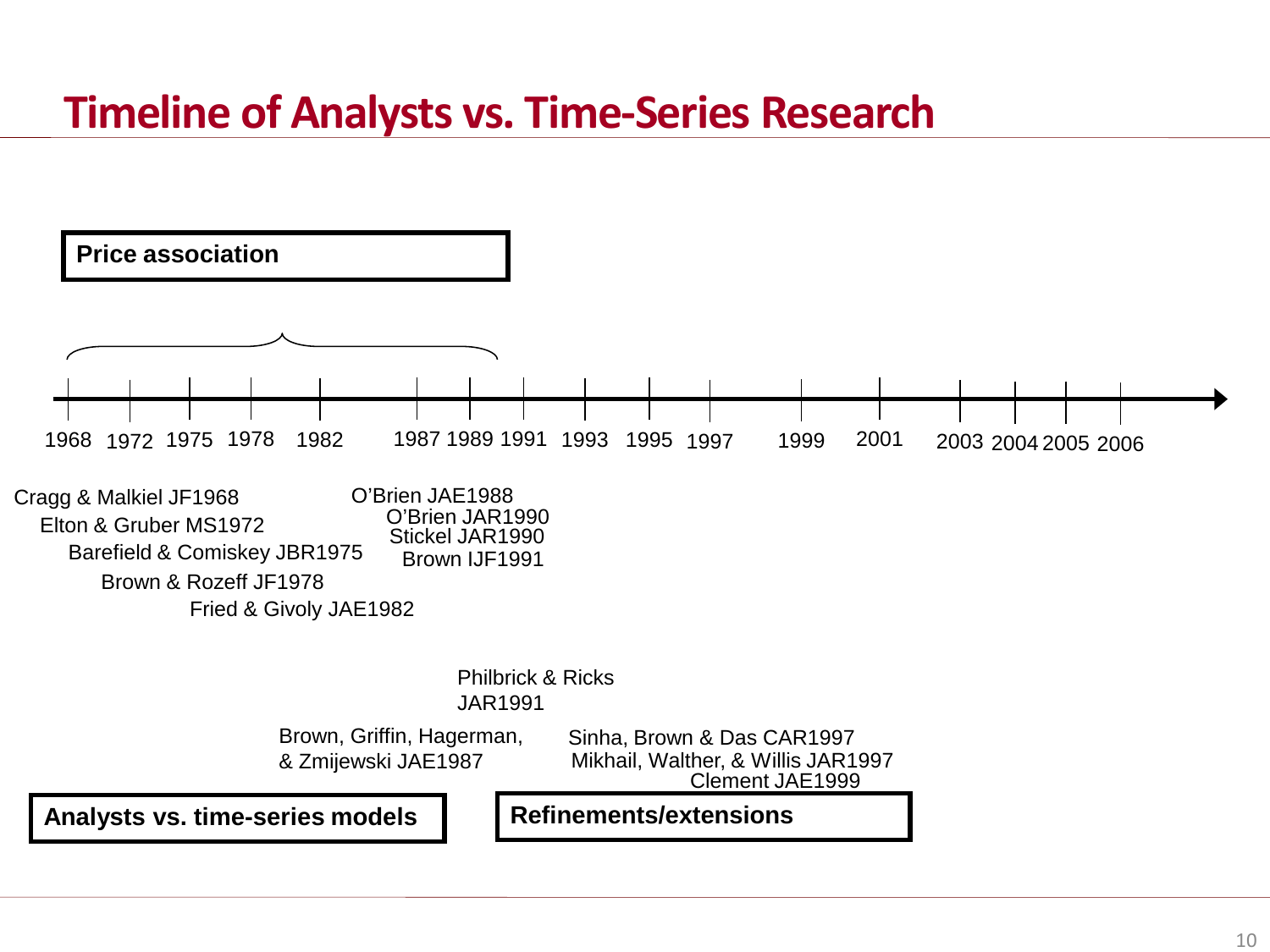### **Landscape – Today**

- Researchers generally regard this literature as having conclusively shown that analysts' forecasts are a superior proxy for earnings expectations.
- Kothari (JAE2001) concludes that
	- o The time-series properties of earnings literature is fast becoming extinct because of "the easy availability of a better substitute" which is "available at a low cost in machine-readable form for a large fraction of publicly traded firms." (p. 145)
	- o "[C]onflicting evidence notwithstanding, in recent years it is common practice to (implicitly) assume that analysts' forecasts are a better surrogate for market's expectations than time-series forecasts." (p. 153)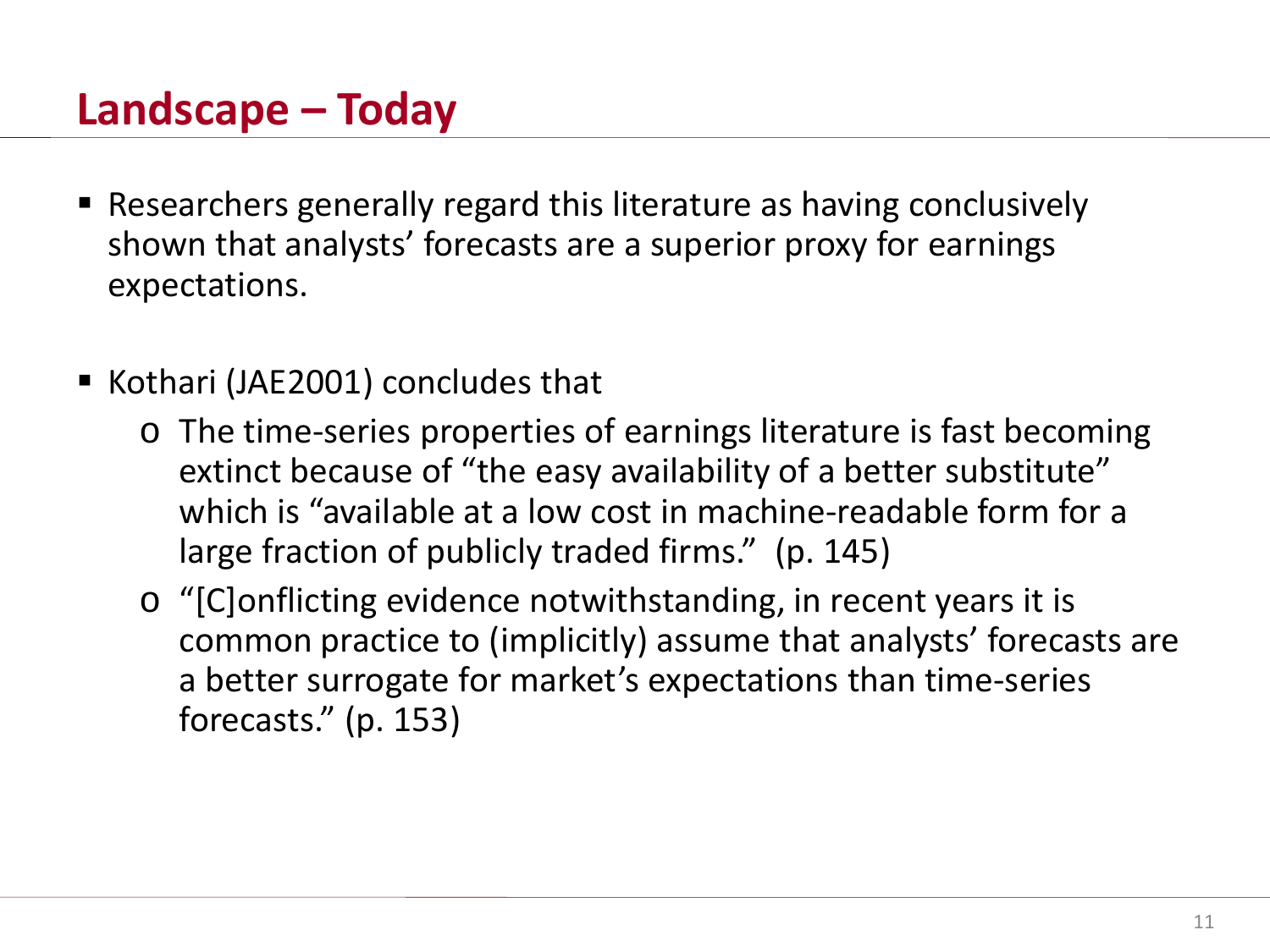■ Random Walk

o Still descriptive (Lorek, Willinger & Bathke RQFA2008)

- Valuation and cost of capital literature:
	- o Researchers use analyst forecasts over some short horizon and then extrapolate to value a perpetuity.
	- o Example: Dhaliwal et al. (JAE 2007), Frankel & Lee (JAE1998), etc.
		- One-year-ahead: FY1 (I/B/E/S Consensus forecast)
		- Two-years-ahead: FY2
		- Three-years-ahead:  $FY3 = FY2 \times (1+LTG)$
		- Four-years-ahead:  $FY4 = FY3 \times (1+LTG)$
		- Five-years-ahead:  $FY5 = FY4 \times (1+LTG)$
	- o Exceptions: Allee (2009); Hou, Van Dijk and Zhang (2010)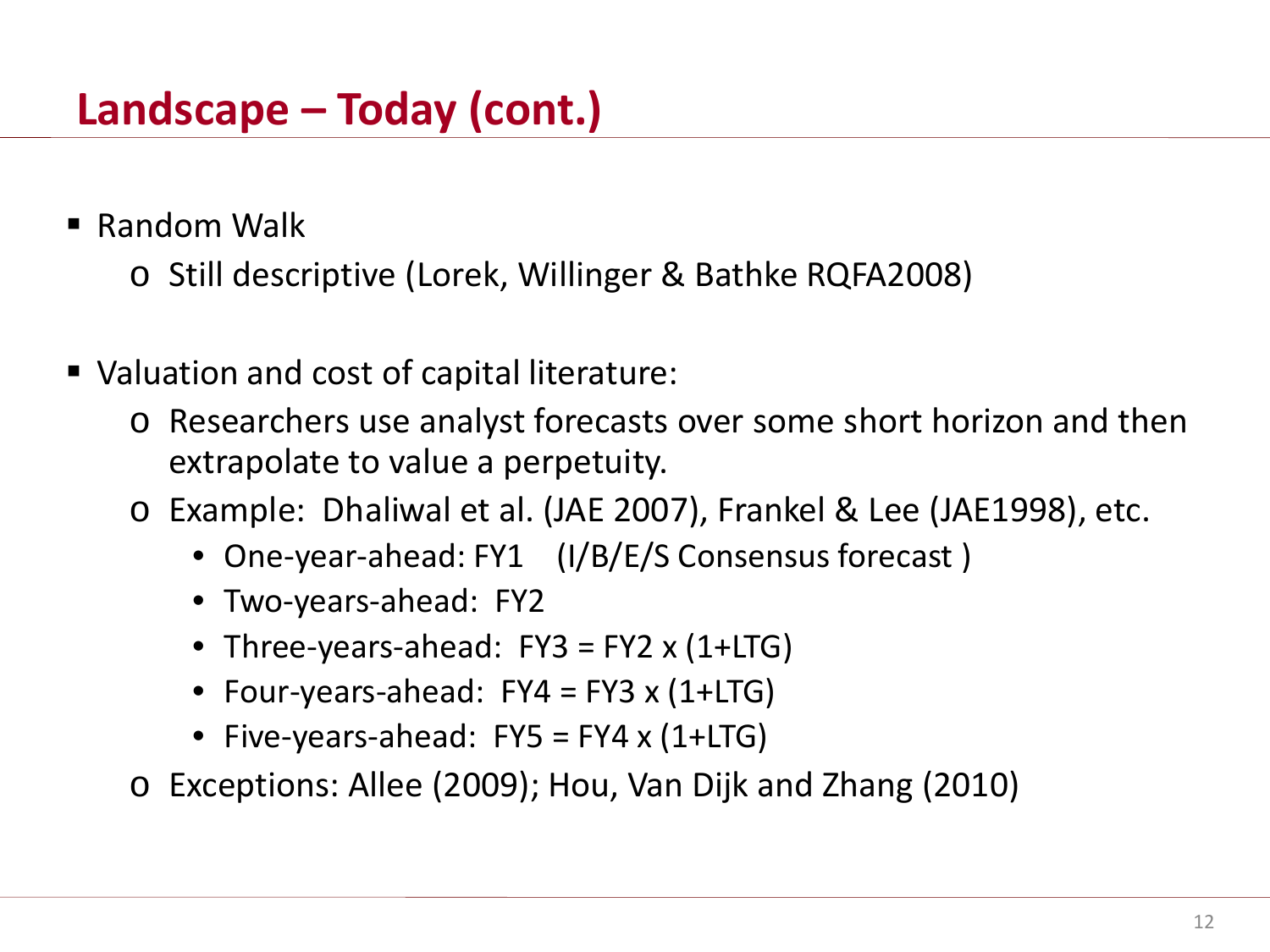#### **Data**

- 1983-2007 (25 years)
- Minimal constraints on data
	- o Biggest constraint is presence on *I/B/E/S*
		- EPS forecast, actual EPS, stock price
	- o Sales on *Compustat* in year t-1
	- $\circ$  Earnings in year t-1 > 0
		- Hayn (1995): losses less persistent than profits
			- $\Rightarrow$  bias results in favor of random walk (but not really)
	- o *CRSP* returns for last analysis

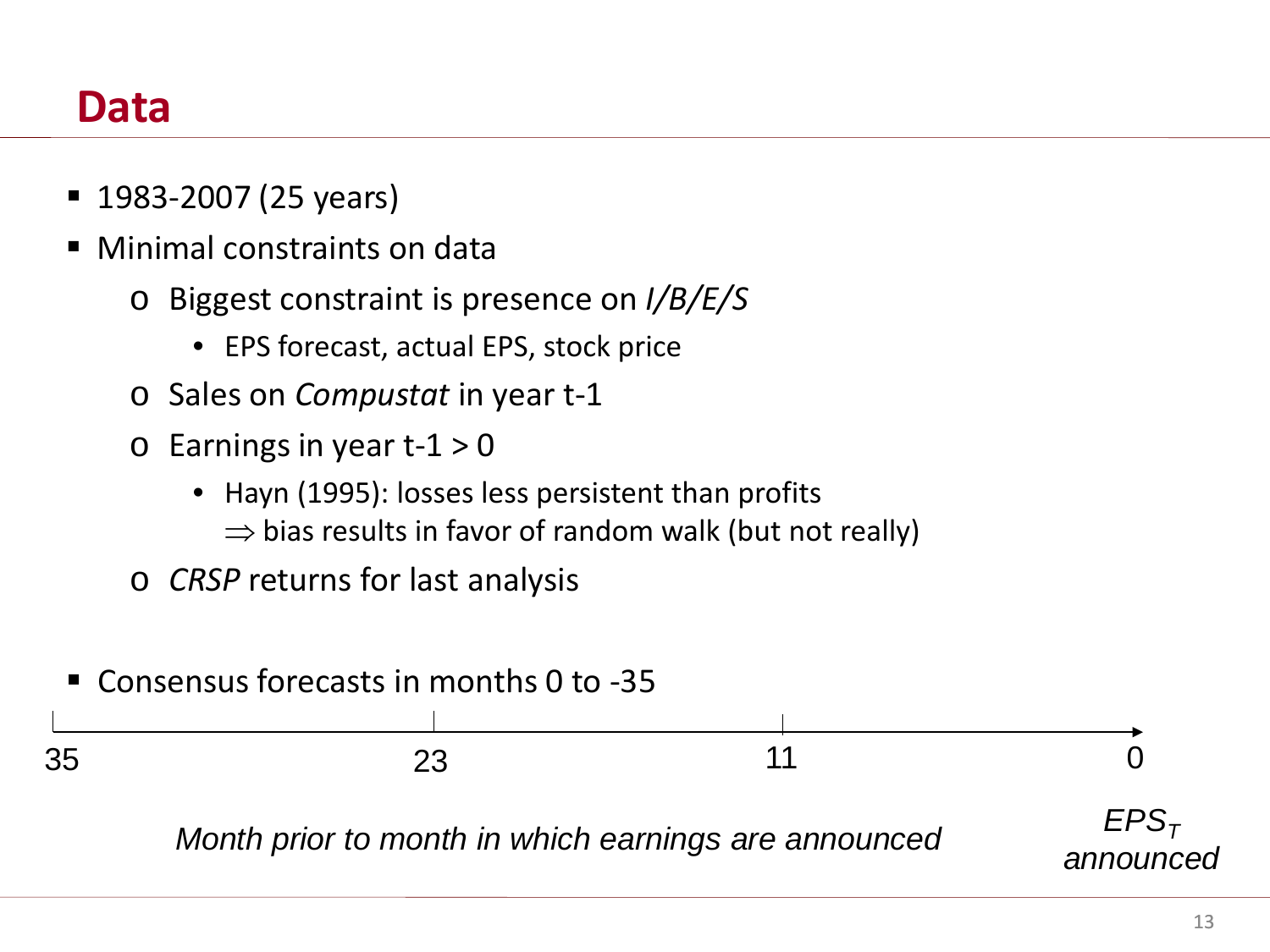### **Forecast errors**

- Random Walk
	- o Minimizes data demands
	- o Performs as well or better than higher order models (consistent w/ Lorek, WIllinger & Bathke RQFA2008)
	- o *We aim to do nothing to "help" RW forecasts*
- Forecast of EPS for year T as of t months prior to the month  $EPS<sub>T</sub>$  announced

| ○ Analysts:    | $ (FEPST,t - EPST)  / Pricet$                |
|----------------|----------------------------------------------|
| o Time-series: | $ (EPS_{T-1} - EPS_T)  /$ Price <sub>t</sub> |

|                     | #Forecasts | #Firm-years | #Firms |
|---------------------|------------|-------------|--------|
| $\blacksquare$ FY1: | 740,070    | 69,483      | 10,140 |
| $\blacksquare$ FY2: | 611,132    | 60,170      | 9,037  |
| $\blacksquare$ FY3: | 468,777    | 46,226      | 7,070  |

- Analyst superiority =  $RWFE AFE$ 
	- $\circ$  >0  $\Rightarrow$  analysts more accurate than random walk
	- $\circ$  <0  $\Rightarrow$  random walk more accurate than analysts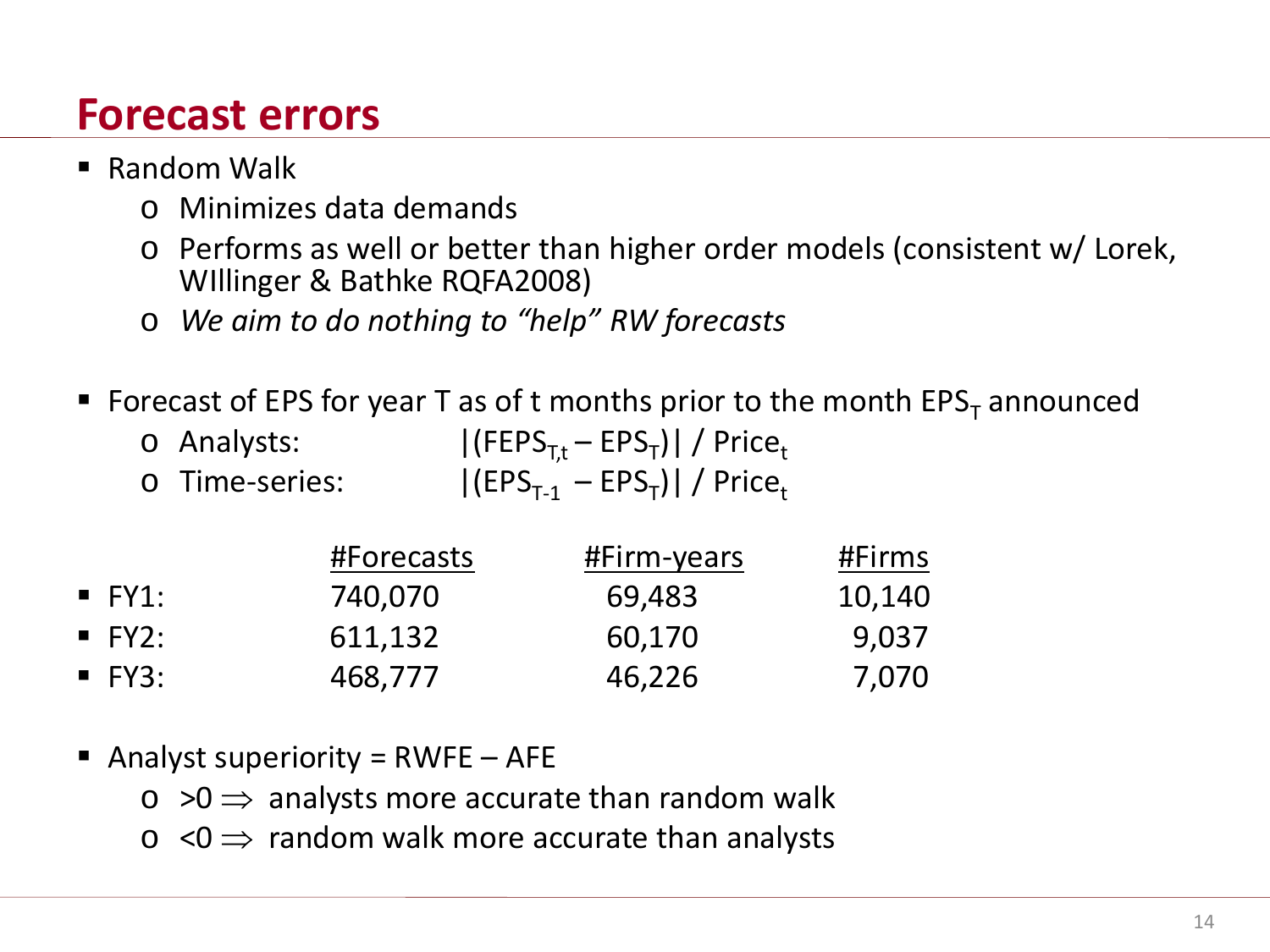|              | <b>Mean</b> | Q1   | <b>Median</b> | $\overline{\mathbf{Q}}$ |
|--------------|-------------|------|---------------|-------------------------|
| <b>Sales</b> | >374        | 110  | 374           | 1,384                   |
| <b>BTM</b>   | 0.58        | 0.31 | 0.50          | 0.75                    |
| Age          | 8.2         |      |               | 12                      |
| # Analysts   | 7.6         |      |               |                         |

\* A hypothetical data requirement of 10 years (as in Fried and Givoly 1982) would eliminate 70% of the observations in our sample).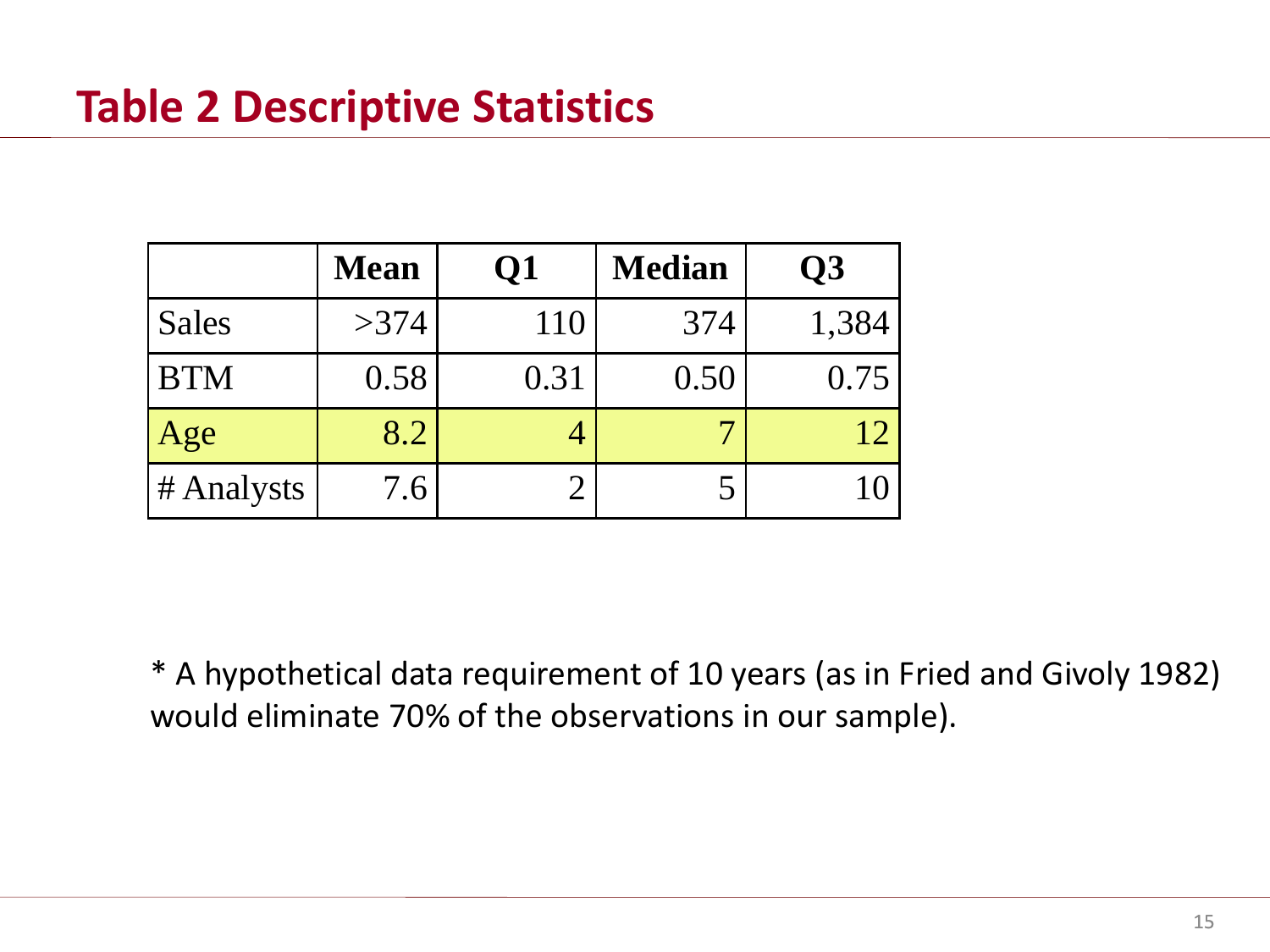$$
Error = \frac{(\text{Actual - Predicted})}{|\text{Actual}|}
$$

#### $% > 1.00$

| <b>Months Prior to RDQE</b> | <b>Analysts Forecasts Errors</b> | <b>Random Walk Errors</b> |
|-----------------------------|----------------------------------|---------------------------|
| 1 Month (Mature Firms)      | 2.90%                            | 10.50%                    |
|                             |                                  |                           |
| $\vert$ 1 Month             | 5.20%                            | 14.20%                    |
| 11 Months                   | 16.50%                           | 14.60%                    |
| $23$ Months                 | 22.60%                           | 19.70%                    |
| $35$ Months                 | 29.50%                           | 26.20%                    |

\*\*The 1.00 cut-off was reasonable in earlier studies. Fried and Givoly (1982) report that only 0.5% of their observations have scaled forecast errors that are greater than 1.00.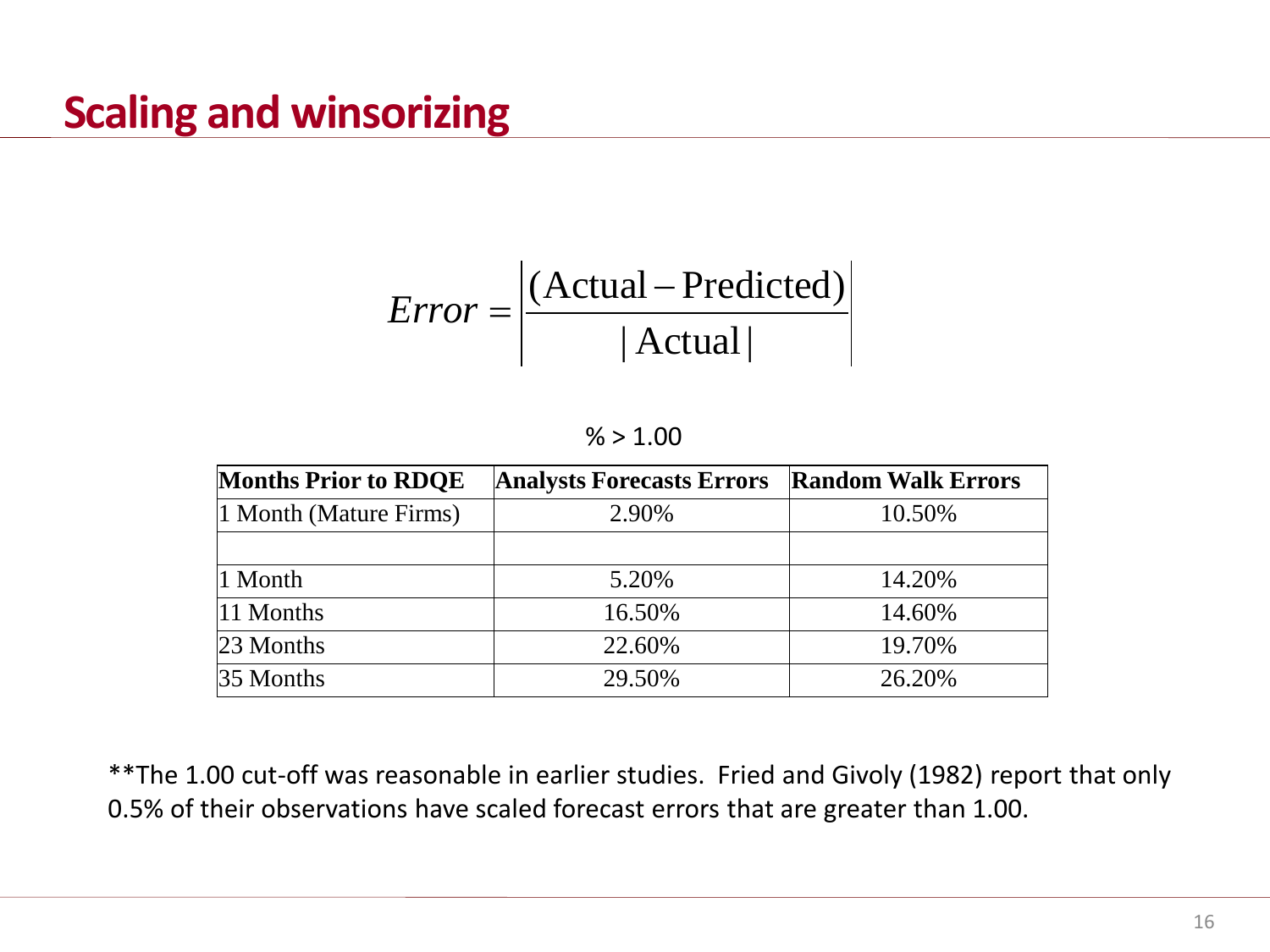#### **Panel C: Signed Forecast Errors**

|                                          | <b>Mean</b> | <b>Median</b> | <b>Q1</b> | O <sub>3</sub> |  |  |  |  |  |
|------------------------------------------|-------------|---------------|-----------|----------------|--|--|--|--|--|
| <b>Signed Random Walk Errors</b>         |             |               |           |                |  |  |  |  |  |
| 11 Months                                | 0.0086      | $-0.0055$     | $-0.0153$ | 0.0108         |  |  |  |  |  |
| 23 Months                                | 0.0033      | $-0.0091$     | $-0.0260$ | 0.0150         |  |  |  |  |  |
| 35 Months                                | $-0.0038$   | $-0.0124$     | $-0.0363$ | 0.0166         |  |  |  |  |  |
| <b>Signed Analysts' Forecasts Errors</b> |             |               |           |                |  |  |  |  |  |
| 11 Months                                | 0.0194      | 0.0028        | $-0.0041$ | 0.0209         |  |  |  |  |  |
| 23 Months                                | 0.0272      | 0.0090        | $-0.0049$ | 0.0391         |  |  |  |  |  |
| 35 Months                                | 0.0332      | 0.0162        | $-0.0047$ | 0.0541         |  |  |  |  |  |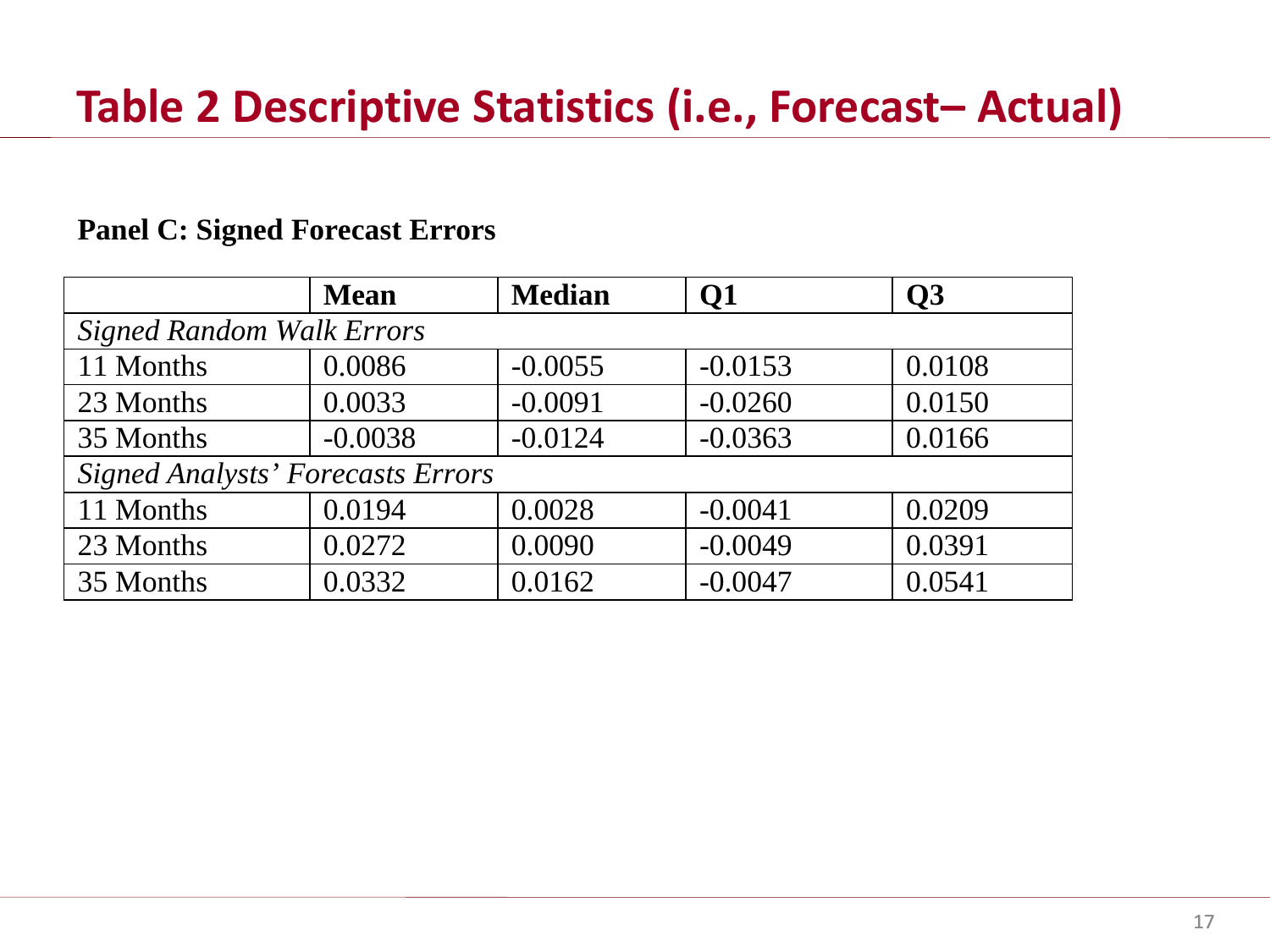# **Table 3 – Main Results Analysts' forecast superiority, Full sample**

| FY1                                                  |                |                                      |                               |                |                                      |                                                      | FY3            |                                      |             |
|------------------------------------------------------|----------------|--------------------------------------|-------------------------------|----------------|--------------------------------------|------------------------------------------------------|----------------|--------------------------------------|-------------|
| <b>Months</b><br><b>Prior</b>                        | Firm-<br>years | <b>Analyst</b><br><b>Superiority</b> | <b>Months</b><br><b>Prior</b> | Firm-<br>years | <b>Analyst</b><br><b>Superiority</b> | <b>Months</b><br><b>Prior</b>                        | Firm-<br>years | <b>Analyst</b><br><b>Superiority</b> |             |
| $\overline{0}$                                       | 32,723         | 0.0245                               | 12                            | 29,072         | 0.0120                               | 24                                                   | 21,944         | 0.0072                               |             |
| 1                                                    | 66,224         | 0.0236                               | 13                            | 55,447         | 0.0106                               | 25                                                   | 41,766         | 0.0055                               |             |
| 2                                                    | 66,104         | 0.0227                               | 14                            | 56,659         | 0.0095                               | 26                                                   | 42,827         | 0.0044                               |             |
| 3                                                    | 65,794         | 0.0212                               | 15                            | 56,575         | 0.0081                               | 27                                                   | 42,941         | 0.0033                               |             |
| $\overline{4}$                                       | 65,458         | 0.0182                               | 16                            | 56,023         | 0.0063                               | 28                                                   | 42,588         | 0.0019                               |             |
| 5                                                    | 65,158         | 0.0155                               | 17                            | 55,360         | 0.0049                               | 29                                                   | 42,272         | 0.0007                               |             |
| 6                                                    | 64,787         | 0.0131                               | 18                            | 54,458         | 0.0037                               | 30                                                   | 41,753         | (0.0000)                             | $_{\rm NS}$ |
| 7                                                    | 64,361         | 0.0102                               | 19                            | 53,195         | 0.0022                               | 31                                                   | 40,952         | (0.0012)                             |             |
| 8                                                    | 63,869         | 0.0081                               | 20                            | 51,832         | 0.0012                               | 32                                                   | 40,137         | (0.0020)                             |             |
| 9                                                    | 63,200         | 0.0064                               | 21                            | 49,745         | 0.0004                               | 33                                                   | 38,925         | (0.0027)                             |             |
| 10                                                   | 62,103         | 0.0041                               | 22                            | 46,501         | (0.0006)                             | 34                                                   | 36,836         | (0.0035)                             |             |
| 11                                                   | 60,289         | 0.0025<br>$\triangledown$            | 23                            | 42,124         | (0.0011)                             | 35                                                   | 33,789         | (0.0040)                             |             |
| Analyst are more accurate than RW<br>by 25 basis-pts |                |                                      |                               |                |                                      | RW is more accurate than<br>Analysts by 40 basis-pts |                |                                      |             |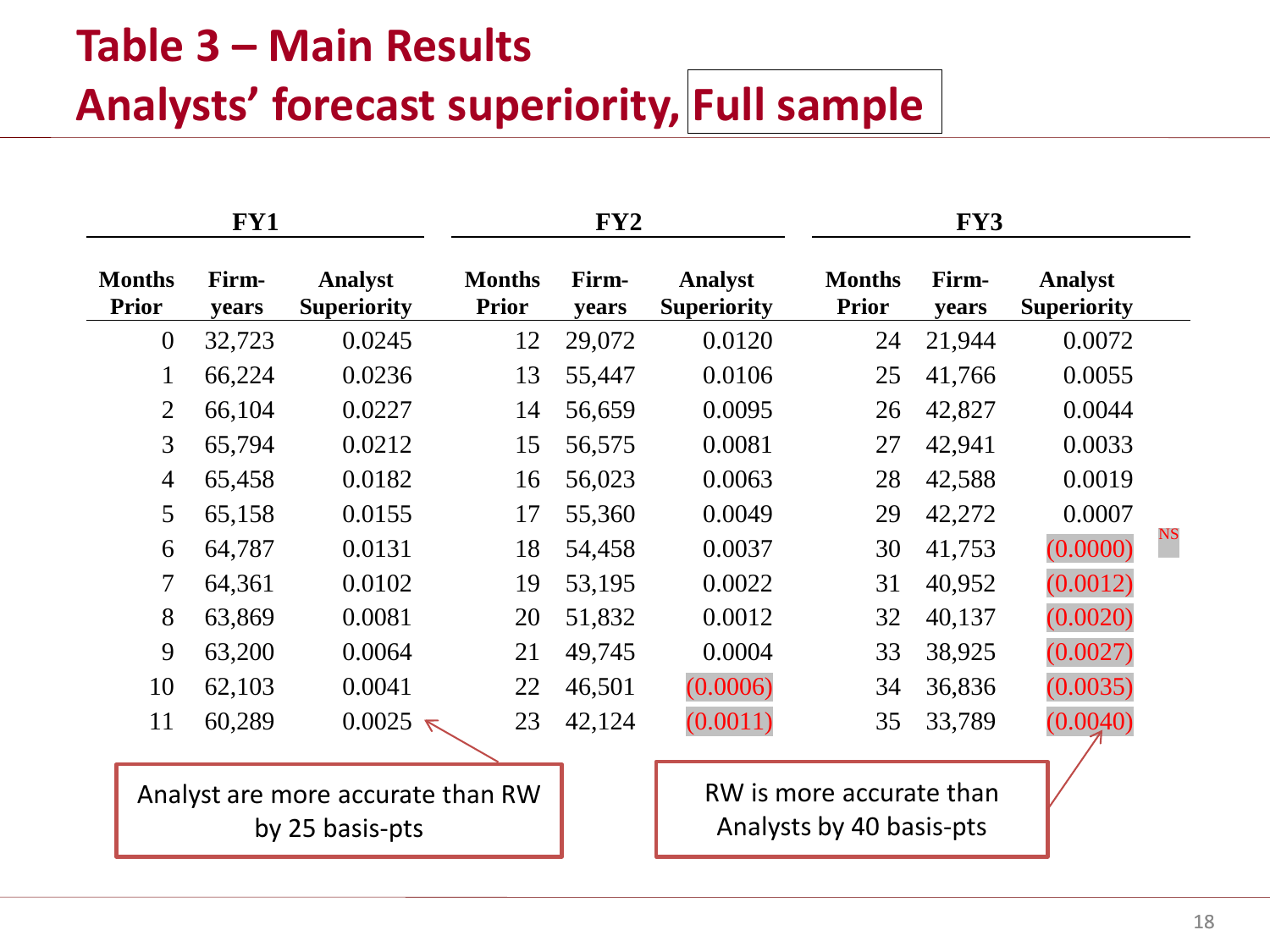### **Table 4 – Analysts' forecast superiority and firm age**

#### **Panel A: FY1 – 11 months prior to RDQE**

| Firm Age       | Firm-years |        |        | Analysts' Superiority RW Forecast Error Analysts' Forecast Error |
|----------------|------------|--------|--------|------------------------------------------------------------------|
|                | 2.534      | 0.0007 | 0.0534 | 0.0527                                                           |
| 2              | 6,321      | 0.0015 | 0.0405 | 0.0391                                                           |
| 3              | 5,867      | 0.0005 | 0.0382 | 0.0378                                                           |
| $\overline{4}$ | 5,109      | 0.0005 | 0.0379 | 0.0374                                                           |
| $5+$           | 40,335     | 0.0033 | 0.0301 | 0.0268                                                           |

**Panel B: FY2 – 23 months prior to RDQE**

| Firm Age       |        |          |        | Firm Years Analysts' Superiority RW Forecast Error Analysts' Forecast Error |
|----------------|--------|----------|--------|-----------------------------------------------------------------------------|
|                | 1,413  | (0.0102) | 0.0628 | 0.0730                                                                      |
|                | 3,969  | (0.0072) | 0.0528 | 0.0599                                                                      |
|                | 3,810  | (0.0048) | 0.0511 | 0.0559                                                                      |
| $\overline{4}$ | 3,404  | (0.0028) | 0.0472 | 0.0500                                                                      |
| $5+$           | 29,447 | 0.0008   | 0.0396 | 0.0388                                                                      |

**Panel C: FY3 – 35 months prior to RDQE**

| Firm Age       |        |          |        | Firm Years Analysts' Superiority RW Forecast Error Analysts' Forecast Error |
|----------------|--------|----------|--------|-----------------------------------------------------------------------------|
|                | 1.119  | (0.0186) | 0.0735 | 0.0871                                                                      |
|                | 2,954  | (0.0147) | 0.0647 | 0.0785                                                                      |
|                | 3,011  | (0.0084) | 0.0604 | 0.0670                                                                      |
| $\overline{4}$ | 2,794  | (0.0060) | 0.0584 | 0.0618                                                                      |
| $5+$           | 23,868 | (0.0012) | 0.0498 | 0.0488                                                                      |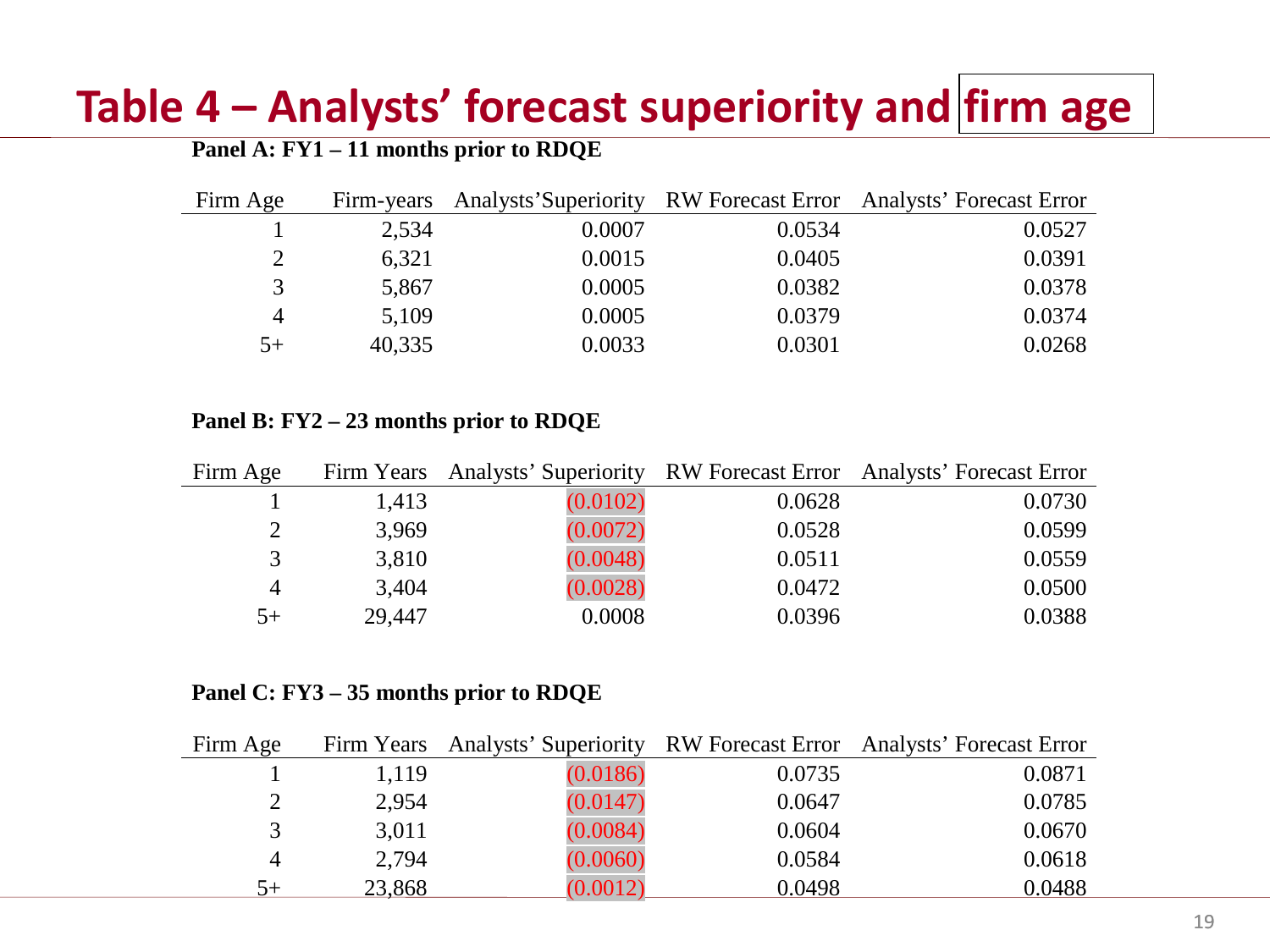### **Table 5: Partitions for size and analyst following**

#### **Panel A: Small Firms**

|                               | FY1            |                                 | FY2                           |                |                                 |             | FY3                           |                |                                 |  |
|-------------------------------|----------------|---------------------------------|-------------------------------|----------------|---------------------------------|-------------|-------------------------------|----------------|---------------------------------|--|
| <b>Months</b><br><b>Prior</b> | Firm-<br>years | Analysts'<br><b>Superiority</b> | <b>Months</b><br><b>Prior</b> | Firm-<br>years | Analysts'<br><b>Superiority</b> |             | <b>Months</b><br><b>Prior</b> | Firm-<br>years | Analysts'<br><b>Superiority</b> |  |
| $\overline{0}$                | 6,897          | 0.0256                          | 12                            | 5,786          | 0.0085                          |             | 24                            | 3,067          | 0.0007                          |  |
| $\mathbf{1}$                  | 13,845         | 0.0252                          | 13                            | 10,871         | 0.0074                          |             | 25                            | 6,006          | (0.0023)                        |  |
| $\overline{2}$                | 13,737         | 0.0242                          | 14                            | 11,087         | 0.0060                          |             | 26                            | 6,192          | (0.0040)                        |  |
| 3                             | 13,535         | 0.0225                          | 15                            | 10,885         | 0.0045                          |             | 27                            | 6,114          | (0.0054)                        |  |
| $\overline{4}$                | 13,396         | 0.0191                          | 16                            | 10,574         | 0.0020                          |             | 28                            | 5,968          | (0.0074)                        |  |
| 5                             | 13,175         | 0.0162                          | 17                            | 10,204         | 0.0004                          | $_{\rm NS}$ | 29                            | 5,836          | (0.0086)                        |  |
| 6                             | 13,009         | 0.0132                          | 18                            | 9,799          | (0.0012)                        |             | 30                            | 5,626          | (0.0096)                        |  |
| 7                             | 12,815         | 0.0098                          | 19                            | 9,299          | (0.0026)                        |             | 31                            | 5,366          | (0.0106)                        |  |
| 8                             | 12,607         | 0.0071                          | 20                            | 8,759          | (0.0040)                        |             | 32                            | 5,055          | (0.0119)                        |  |
| 9                             | 12,341         | 0.0052                          | 21                            | 8,023          | (0.0055)                        |             | 33                            | 4,707          | (0.0131)                        |  |
| 10                            | 11,906         | 0.0023                          | 22                            | 6,987          | (0.0066)                        |             | 34                            | 4,152          | (0.0151)                        |  |
| 11                            | 11,314         | (0.0003)                        | 23                            | 5,804          | (0.0078)                        |             | 35                            | 3,521          | (0.0167)                        |  |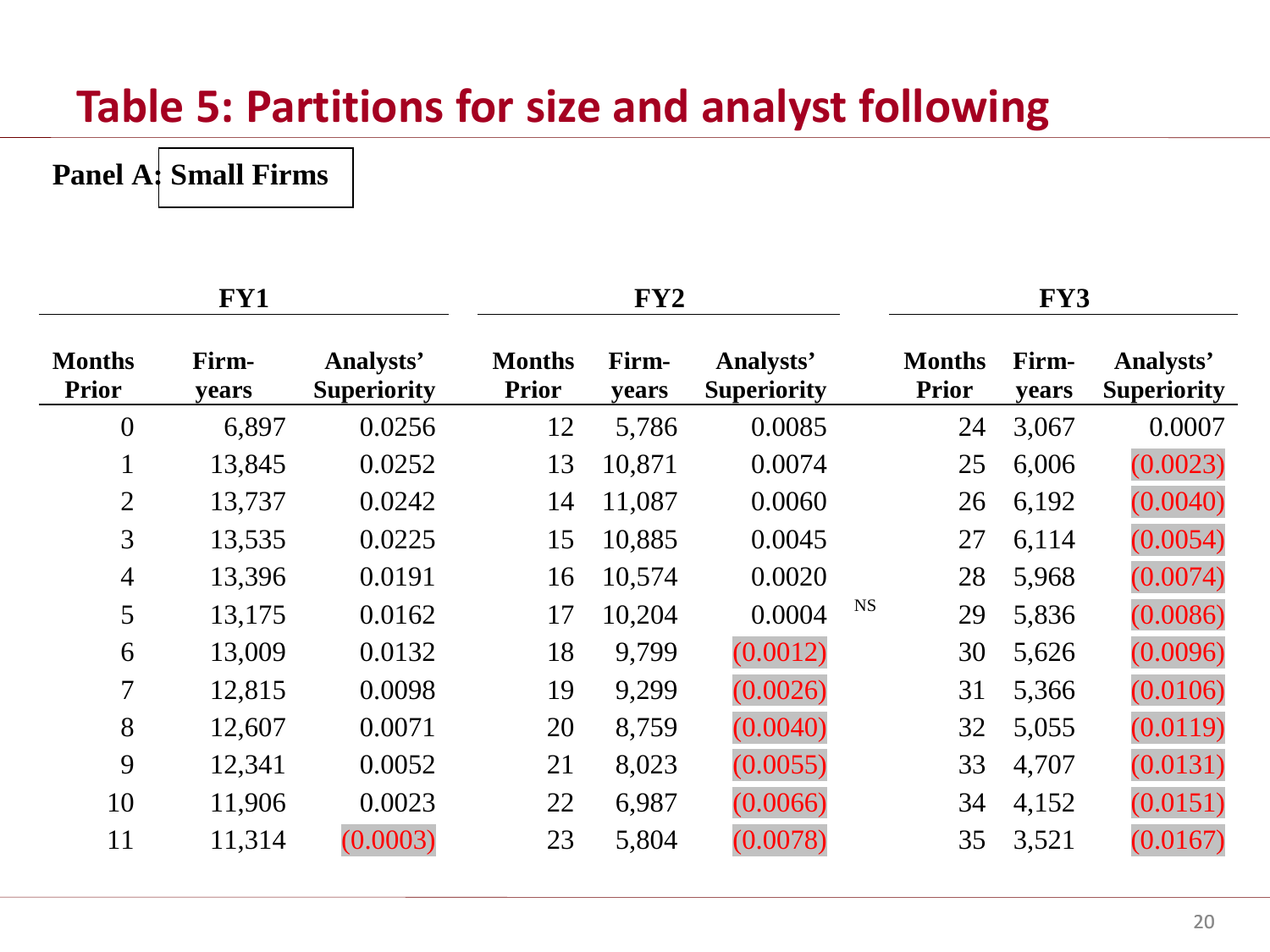#### **Table 5: Partitions for size and analyst following**

**Panel B: Low Analyst Following**

|                               | FY1            |                                        |                               | FY <sub>2</sub> |                                 |           | FY3                           |                |                                 |           |
|-------------------------------|----------------|----------------------------------------|-------------------------------|-----------------|---------------------------------|-----------|-------------------------------|----------------|---------------------------------|-----------|
| <b>Months</b><br><b>Prior</b> | Firm-<br>years | <b>Analysts'</b><br><b>Superiority</b> | <b>Months</b><br><b>Prior</b> | Firm-<br>years  | Analysts'<br><b>Superiority</b> |           | <b>Months</b><br><b>Prior</b> | Firm-<br>years | Analysts'<br><b>Superiority</b> |           |
| $\boldsymbol{0}$              | 9,089          | 0.0314                                 | 12                            | 8,001           | 0.0110                          |           | 24                            | 8,634          | 0.0063                          |           |
| $\mathbf{1}$                  | 18,744         | 0.0311                                 | 13                            | 14,945          | 0.0102                          |           | 25                            | 16,197         | 0.0036                          |           |
| $\overline{2}$                | 18,704         | 0.0289                                 | 14                            | 15,648          | 0.0085                          |           | 26                            | 16,784         | 0.0022                          |           |
| 3                             | 18,557         | 0.0267                                 | 15                            | 15,890          | 0.0066                          |           | 27                            | 16,848         | 0.0005                          | <b>NS</b> |
| $\overline{4}$                | 18,422         | 0.0224                                 | 16                            | 16,055          | 0.0043                          |           | 28                            | 16,672         | (0.0014)                        |           |
| 5                             | 18,265         | 0.0185                                 | 17                            | 16,138          | 0.0027                          |           | 29                            | 16,489         | (0.0030)                        |           |
| 6                             | 18,104         | 0.0151                                 | 18                            | 16,319          | 0.0008                          | <b>NS</b> | 30                            | 16,180         | (0.0035)                        |           |
| 7                             | 18,062         | 0.0109                                 | 19                            | 16,646          | (0.0009)                        |           | 31                            | 15,556         | (0.0051)                        |           |
| 8                             | 17,880         | 0.0080                                 | 20                            | 16,901          | (0.0022)                        |           | 32                            | 14,941         | (0.0063)                        |           |
| 9                             | 17,636         | 0.0058                                 | 21                            | 17,310          | (0.0032)                        |           | 33                            | 13,992         | (0.0074)                        |           |
| 10                            | 17,113         | 0.0026                                 | 22                            | 17,924          | (0.0041)                        |           | 34                            | 12,501         | (0.0087)                        |           |
| 11                            | 16,264         | 0.0000                                 | <b>NS</b><br>23               | 18,185          | (0.0045)                        |           | 35                            | 10,544         | (0.0099)                        |           |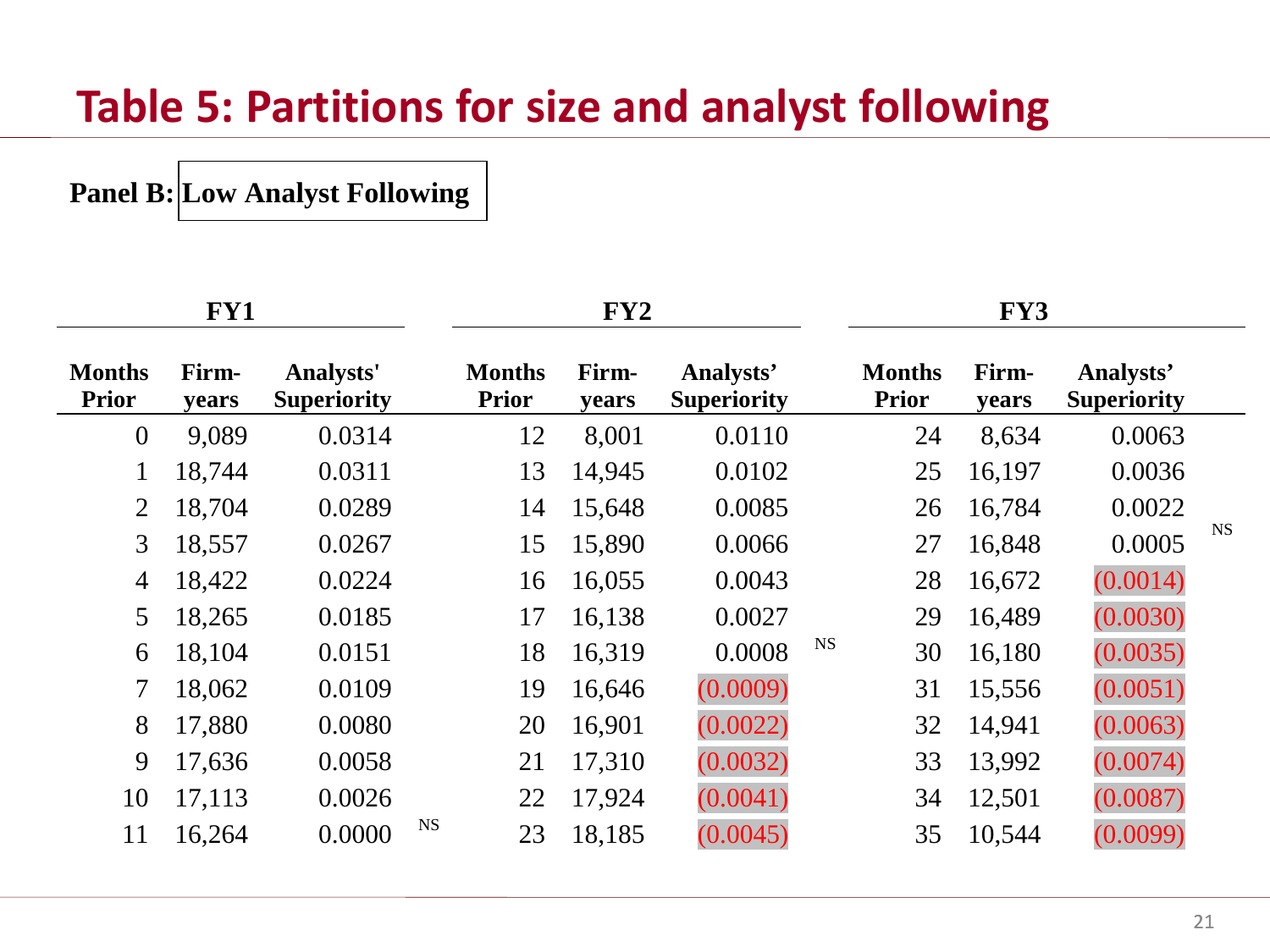### **Table 6: Partitions by magnitude of change in EPS**

**Panel A: The 33% of Forecasts with the Least Extreme Forecasted Change in EPS**

|                               | FY1            |                                 | FY2                           |                |                                 | FY3                           |                |                                 |  |
|-------------------------------|----------------|---------------------------------|-------------------------------|----------------|---------------------------------|-------------------------------|----------------|---------------------------------|--|
| <b>Months</b><br><b>Prior</b> | Firm-<br>years | Analysts'<br><b>Superiority</b> | <b>Months</b><br><b>Prior</b> | Firm-<br>years | Analysts'<br><b>Superiority</b> | <b>Months</b><br><b>Prior</b> | Firm-<br>years | Analysts'<br><b>Superiority</b> |  |
| $\theta$                      | 10,915         | 0.0025                          | 12                            | 9,679          | 0.0174                          | 24                            | 7,305          | 0.0140                          |  |
| 1                             | 22,093         | 0.0026                          | 13                            | 18,472         | 0.0156                          | 25                            | 13,910         | 0.0124                          |  |
| $\overline{2}$                | 22,053         | 0.0025                          | 14                            | 18,881         | 0.0143                          | 26                            | 14,268         | 0.0115                          |  |
| 3                             | 21,954         | 0.0023                          | 15                            | 18,845         | 0.0125                          | 27                            | 14,300         | 0.0106                          |  |
| $\overline{4}$                | 21,842         | 0.0020                          | 16                            | 18,654         | 0.0106                          | 28                            | 14,185         | 0.0097                          |  |
| 5                             | 21,743         | 0.0018                          | 17                            | 18,439         | 0.0087                          | 29                            | 14,075         | 0.0085                          |  |
| 6                             | 21,620         | 0.0016                          | 18                            | 18,139         | 0.0074                          | 30                            | 13,907         | 0.0078                          |  |
| 7                             | 21,481         | 0.0014                          | 19                            | 17,721         | 0.0058                          | 31                            | 13,645         | 0.0071                          |  |
| 8                             | 21,324         | 0.0013                          | 20                            | 17,260         | 0.0051                          | 32                            | 13,382         | 0.0065                          |  |
| 9                             | 21,110         | 0.0012                          | 21                            | 16,561         | 0.0041                          | 33                            | 12,968         | 0.0061                          |  |
| 10                            | 20,731         | 0.0012                          | 22                            | 15,488         | 0.0034                          | 34                            | 12,277         | 0.0057                          |  |
| 11                            | 20,117         | 0.0012                          | 23                            | 14,023         | 0.0029                          | 35                            | 11,263         | 0.0053                          |  |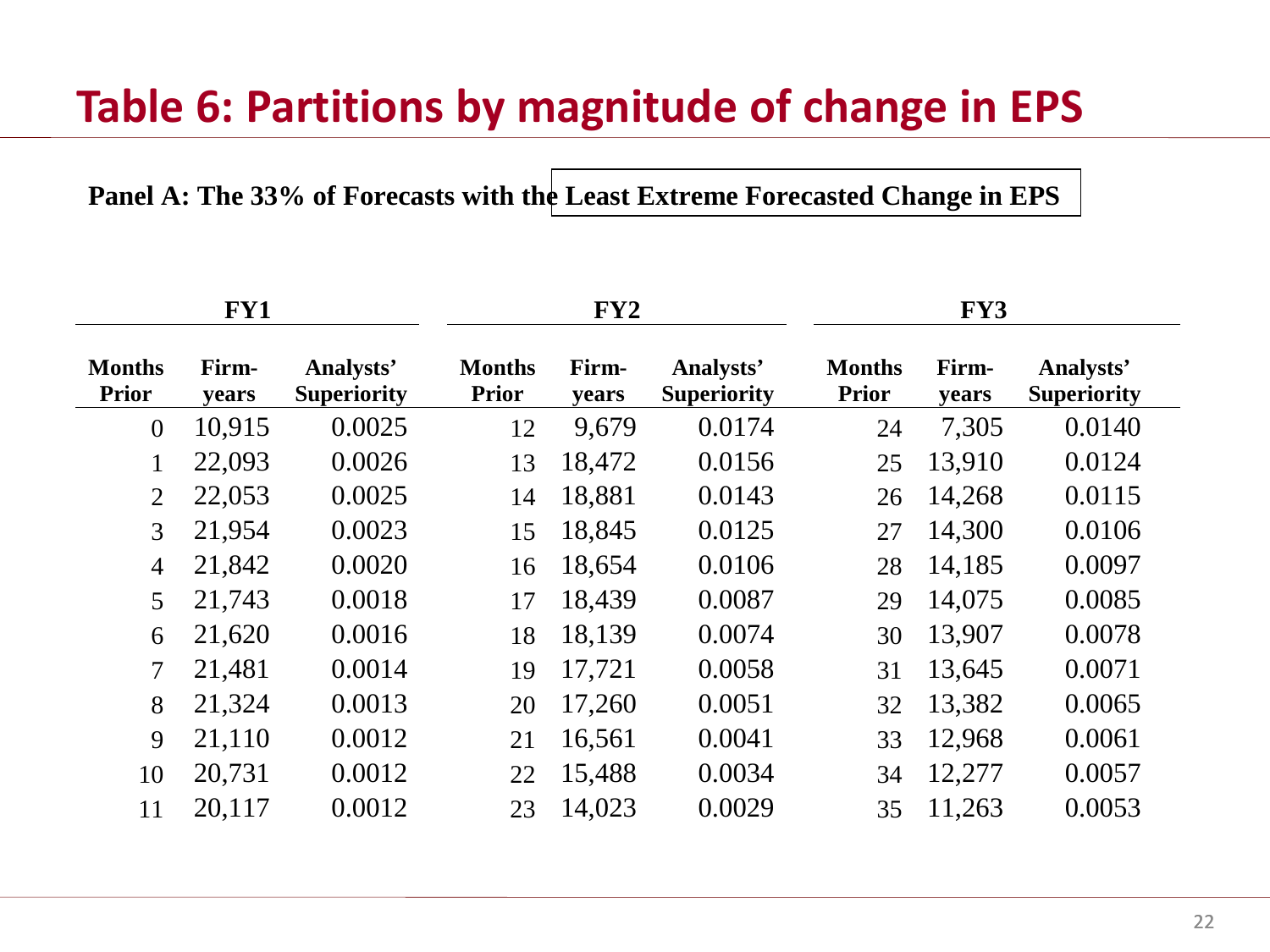## **Table 6: Partitions by magnitude of change in EPS**

#### Panel B: The 33% of Forecasts with the Most Extreme Forecasted Change in EPS

|                               | FY1            |                                 |                               | FY2            |                                 | FY3                           |                |                                 |                |  |
|-------------------------------|----------------|---------------------------------|-------------------------------|----------------|---------------------------------|-------------------------------|----------------|---------------------------------|----------------|--|
| <b>Months</b><br><b>Prior</b> | Firm-<br>years | Analysts'<br><b>Superiority</b> | <b>Months</b><br><b>Prior</b> | Firm-<br>years | Analysts'<br><b>Superiority</b> | <b>Months</b><br><b>Prior</b> | Firm-<br>years | Analysts'<br><b>Superiority</b> |                |  |
| $\overline{0}$                | 20,131         | 0.0025                          | 12                            | 9,695          | 0.0090                          | 24                            | 7,319          | 0.0018                          |                |  |
| $\mathbf{1}$                  | 10,881         | 0.0616                          | 13                            | 18,483         | 0.0077                          | 25                            | 13,924         | 0.0005                          | <b>NS</b>      |  |
| $\overline{2}$                | 22,029         | 0.0591                          | 14                            | 18,885         | 0.0067                          | 26                            | 14,272         | (0.0007)                        | $\frac{NS}{2}$ |  |
| 3                             | 21,988         | 0.0566                          | 15                            | 18,865         | 0.0057                          | 27                            | 14,316         | (0.0021)                        |                |  |
| $\overline{4}$                | 21,881         | 0.0530                          | 16                            | 18,684         | 0.0042                          | 28                            | 14,196         | (0.0037)                        |                |  |
| 5                             | 21,761         | 0.0453                          | 17                            | 18,463         | 0.0028                          | 29                            | 14,088         | (0.0049)                        |                |  |
| 6                             | 21,657         | 0.0381                          | 18                            | 18,157         | 0.0014                          | 30                            | 13,908         | (0.0058)                        |                |  |
| $\tau$                        | 21,530         | 0.0320                          | 19                            | 17,728         | 0.0000                          | <b>NS</b><br>31               | 13,639         | (0.0076)                        |                |  |
| 8                             | 21,385         | 0.0244                          | 20                            | 17,276         | (0.0012)                        | 32                            | 13,360         | (0.0087)                        |                |  |
| 9                             | 21,217         | 0.0190                          | 21                            | 16,584         | (0.0025)                        | 33                            | 12,964         | (0.0095)                        |                |  |
| 10                            | 20,993         | 0.0143                          | 22                            | 15,498         | (0.0035)                        | 34                            | 12,267         | (0.0109)                        |                |  |
| 11                            | 20,635         | 0.0083                          | 23                            | 14,042         | (0.0040)                        | 35                            | 11,256         | (0.0115)                        |                |  |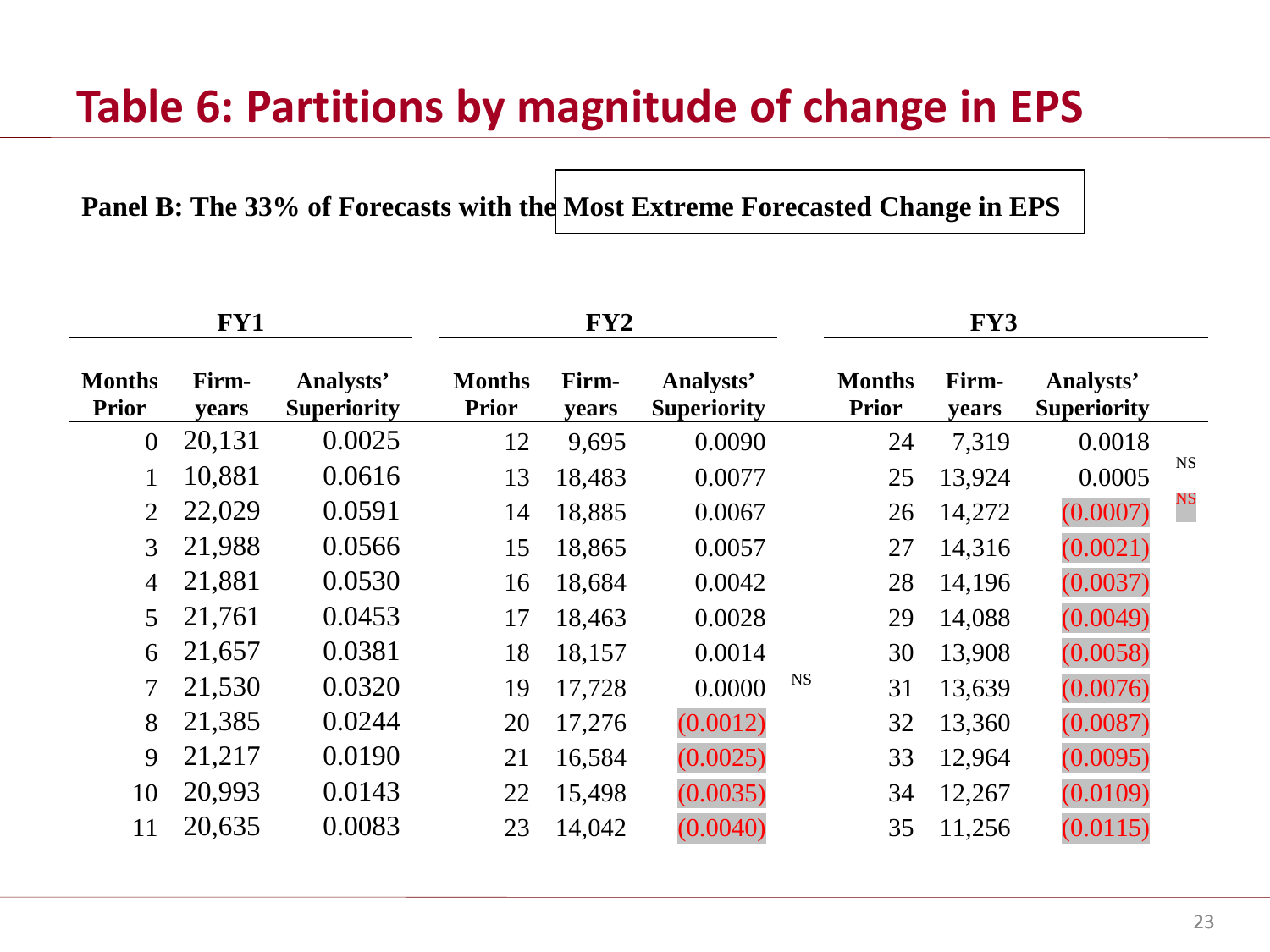#### **Market expectation tests**

We estimate:

Return =  $\alpha + \beta$  RWFE +  $\epsilon_{it}$ Return =  $a + b$  AFE +  $e_{it}$ 

where the return accumulation period is equaled to forecast horizon.

 $\blacksquare$  Market Expectation Proxy Ratio = β / b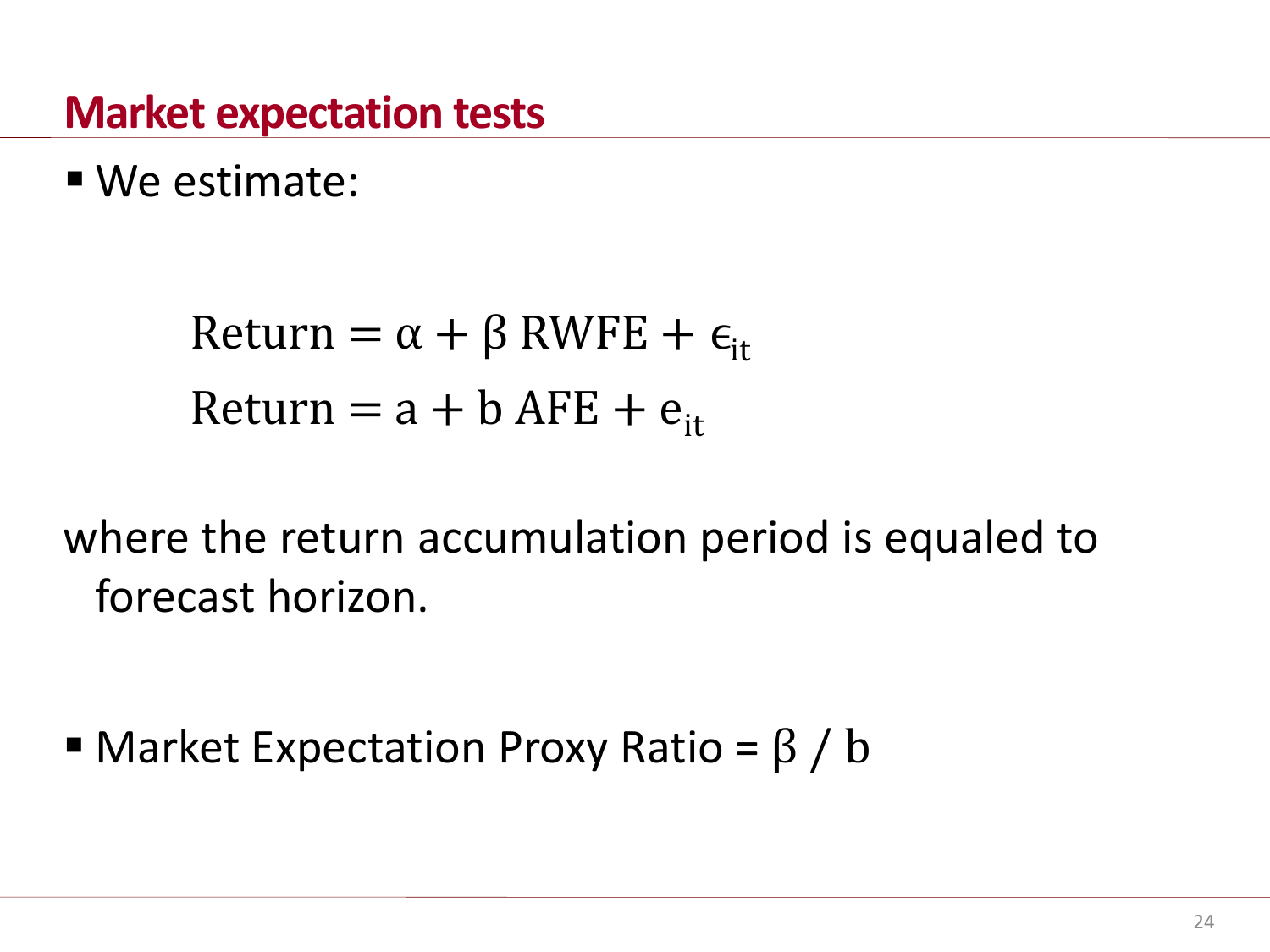#### **Table 7: Associations with market returns**

 $Return_{T,M} = \alpha + \beta (EPS_{T-1} - EPS_T) + \varepsilon_T$ 

Return<sub>T,M</sub> =  $\alpha + b$  (Forecasted EPS<sub>T,M</sub> - EPS<sub>T</sub>) +  $e_T$ 

|                | FY1    |           |               | FY <sub>2</sub> |           |                 | FY3    |           |           |
|----------------|--------|-----------|---------------|-----------------|-----------|-----------------|--------|-----------|-----------|
| <b>Months</b>  | Firm-  |           | <b>Months</b> | Firm-           |           | <b>Months</b>   | Firm-  |           |           |
| Prior          | years  | $\beta/b$ | Prior         | years           | $\beta/b$ | Prior           | years  | $\beta/b$ |           |
| $\overline{0}$ | 30,411 | 0.345     | 12            | 28,003          | 0.602     | 24              | 21,097 | 0.784     |           |
| $\mathbf{1}$   | 62,355 | 0.395     | 13            | 53,654          | 0.678     | 25              | 40,377 | 0.831     |           |
| $\overline{2}$ | 63,455 | 0.342     | 14            | 54,664          | 0.707     | 26              | 41,336 | 0.843     |           |
| 3 <sup>1</sup> | 63,419 | 0.396     | 15            | 54,473          | 0.742     | 27              | 41,369 | 0.874     |           |
| $\overline{4}$ | 63,101 | 0.540     | 16            | 53,882          | 0.798     | 28              | 40,992 | 0.908     |           |
| 5 <sup>5</sup> | 62,790 | 0.632     | 17            | 53,196          | 0.833     | 29              | 40,674 | 0.928     |           |
| 6              | 62,441 | 0.685     | 18            | 52,319          | 0.888     | 30              | 40,151 | 0.962     |           |
| 7              | 62,016 | 0.735     | 19            | 51,113          | 0.912     | 31              | 39,409 | 1.001     |           |
| 8              | 61,540 | 0.795     | 20            | 49,789          | 0.953     | 32              | 38,624 | 1.017     | <b>NS</b> |
| 9              | 60,915 | 0.838     | 21            | 47,783          | 1.007     | <b>NS</b><br>33 | 37,455 | 1.057     | <b>NS</b> |
| 10             | 59,936 | 0.905     | 22            | 44,672          | 1.008     | <b>NS</b><br>34 | 35,435 | 1.081     |           |
| 11             | 58,261 | $0.939\%$ | 23            | 40,500          | 1.032     | 35              | 32,530 | 1.099     |           |
|                |        |           |               |                 |           |                 |        |           |           |

The association between returns and RW is 94% of the association between returns and analyst forecast errors.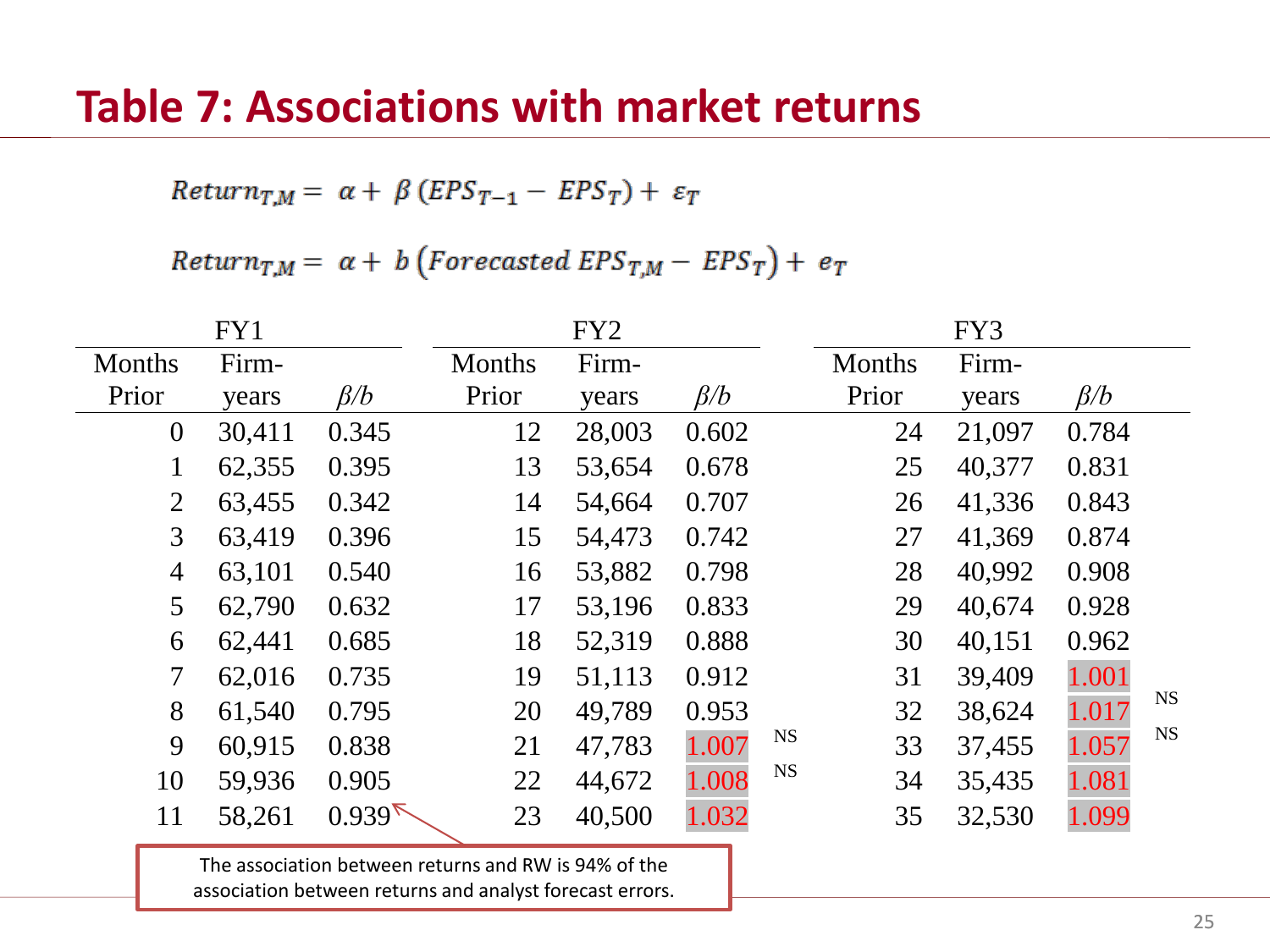$Return_{TM} = \alpha + \beta (EPS_{T-1} - EPS_T) + \varepsilon_T$ 

Return<sub>T,M</sub> =  $\alpha$  + b (Forecasted EPS<sub>T,M</sub> - EPS<sub>T</sub>) +  $e_T$ 

**Panel A: Small Firms**

|                | FY1    |           |           |        | FY <sub>2</sub> |           |           |        | FY3   |           |           |
|----------------|--------|-----------|-----------|--------|-----------------|-----------|-----------|--------|-------|-----------|-----------|
| <b>Months</b>  | Firm-  |           |           | Months | Firm-           |           |           | Months | Firm- |           |           |
| Prior          | years  | $\beta/b$ |           | Prior  | years           | $\beta/b$ |           | Prior  | years | $\beta/b$ |           |
| $\overline{0}$ | 6,558  | 0.1813    |           | 12     | 7,275           | 0.6957    |           | 24     | 3,396 | 0.9083    |           |
| 1              | 13,382 | 0.3422    |           | 13     | 13,711          | 0.7238    |           | 25     | 6,575 | 0.8822    |           |
| $\overline{2}$ | 13,474 | 0.4286    |           | 14     | 14,068          | 0.7550    |           | 26     | 6,814 | 0.9084    |           |
| 3              | 13,364 | 0.4433    |           | 15     | 13,887          | 0.7793    |           | 27     | 6,757 | 0.9330    |           |
| 4              | 13,227 | 0.5309    |           | 16     | 13,468          | 0.8111    |           | 28     | 6,552 | 0.9392    | <b>NS</b> |
| 5              | 13,001 | 0.6186    |           | 17     | 12,974          | 0.8496    |           | 29     | 6,422 | 0.9495    | <b>NS</b> |
| 6              | 12,838 | 0.6610    |           | 18     | 12,424          | 0.9076    |           | 30     | 6,173 | 0.9550    | <b>NS</b> |
| 7              | 12,643 | 0.7170    |           | 19     | 11,713          | 0.8973    |           | 31     | 5,844 | 0.9762    | NS        |
| 8              | 12,431 | 0.8323    |           | 20     | 10,906          | 0.9676    | <b>NS</b> | 32     | 5,491 | 1.0016    | <b>NS</b> |
| 9              | 12,176 | 0.8551    |           | 21     | 9,808           | 1.0151    | <b>NS</b> | 33     | 5,028 | 1.0965    |           |
| 10             | 11,750 | 0.9273    | <b>NS</b> | 22     | 8,168           | 1.0043    | <b>NS</b> | 34     | 4,258 | 1.1229    |           |
| 11             | 11,167 | 0.9431    | <b>NS</b> | 23     | 6,392           | 1.0277    | <b>NS</b> | 35     | 3,431 | 1.1230    |           |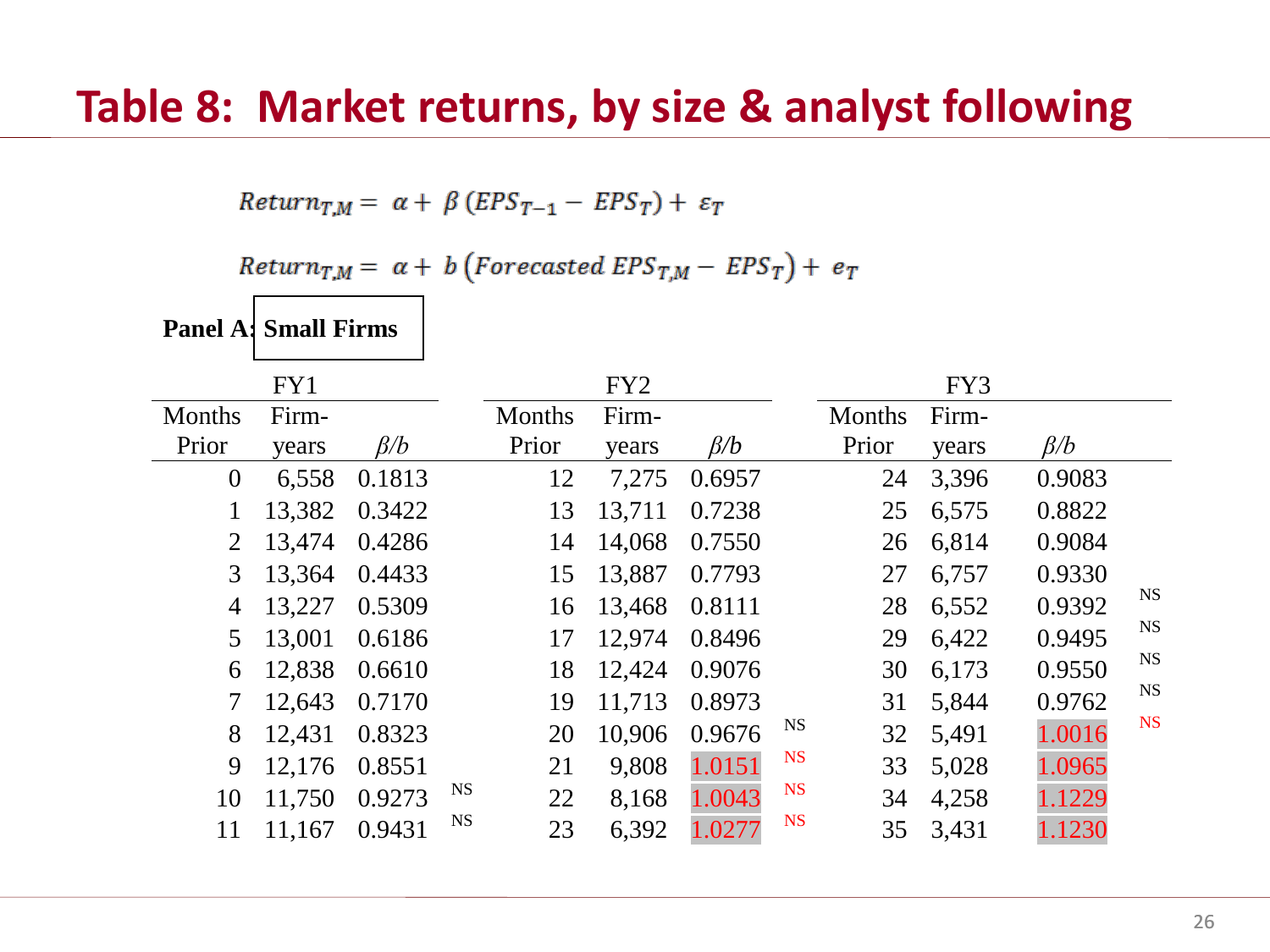#### **Table 8: Market returns, by size & analyst following**

|                | Panel B: Low analyst following |           |           |        |                 |           |           |        |       |           |           |
|----------------|--------------------------------|-----------|-----------|--------|-----------------|-----------|-----------|--------|-------|-----------|-----------|
|                | FY1                            |           |           |        | FY <sub>2</sub> |           |           |        | FY3   |           |           |
| Months         | Firm-                          |           |           | Months | Firm-           |           |           | Months | Firm- |           |           |
| Prior          | years                          | $\beta/b$ |           | Prior  | years           | $\beta/b$ |           | Prior  | years | $\beta/b$ |           |
| $\overline{0}$ | 8,522                          | 0.4728    |           | 12     | 5,691           | 0.6681    |           | 24     | 3,010 | 0.9507    | NS        |
| 1              | 17,567                         | 0.5084    |           | 13     | 10,710          | 0.6871    |           | 25     | 5,901 | 0.9674    | <b>NS</b> |
| $\overline{2}$ | 17,746                         | 0.4986    |           | 14     | 10,912          | 0.7337    |           | 26     | 6,077 | 0.9682    | <b>NS</b> |
| 3              | 17,688                         | 0.5739    |           | 15     | 10,706          | 0.7421    |           | 27     | 5,993 | 0.9786    | <b>NS</b> |
| 4              | 17,582                         | 0.6328    |           | 16     | 10,395          | 0.8069    |           | 28     | 5,842 | 1.0100    | <b>NS</b> |
| 5              | 17,437                         | 0.7040    |           | 17     | 10,026          | 0.8506    |           | 29     | 5,706 | 1.0230    | <b>NS</b> |
| 6              | 17,289                         | 0.7165    |           | 18     | 9,631           | 0.9414    | NS        | 30     | 5,502 | 1.0464    | <b>NS</b> |
| 7              | 17,220                         | 0.7617    |           | 19     | 9,140           | 0.9273    | <b>NS</b> | 31     | 5,247 | 1.0736    | <b>NS</b> |
| 8              | 17,039                         | 0.8377    |           | 20     | 8,606           | 0.9721    | <b>NS</b> | 32     | 4,941 | 1.0892    | <b>NS</b> |
| 9              | 16,825                         | 0.9025    |           | 21     | 7,878           | 1.0209    | <b>NS</b> | 33     | 4,596 | 1.1288    |           |
| 10             | 16,383                         | 0.9530    | <b>NS</b> | 22     | 6,849           | 1.0100    | <b>NS</b> | 34     | 4,045 | 1.2025    |           |
| 11             | 15,615                         | 0.9823    | <b>NS</b> | 23     | 5,687           | 1.0570    | <b>NS</b> | 35     | 3,426 | 1.1849    |           |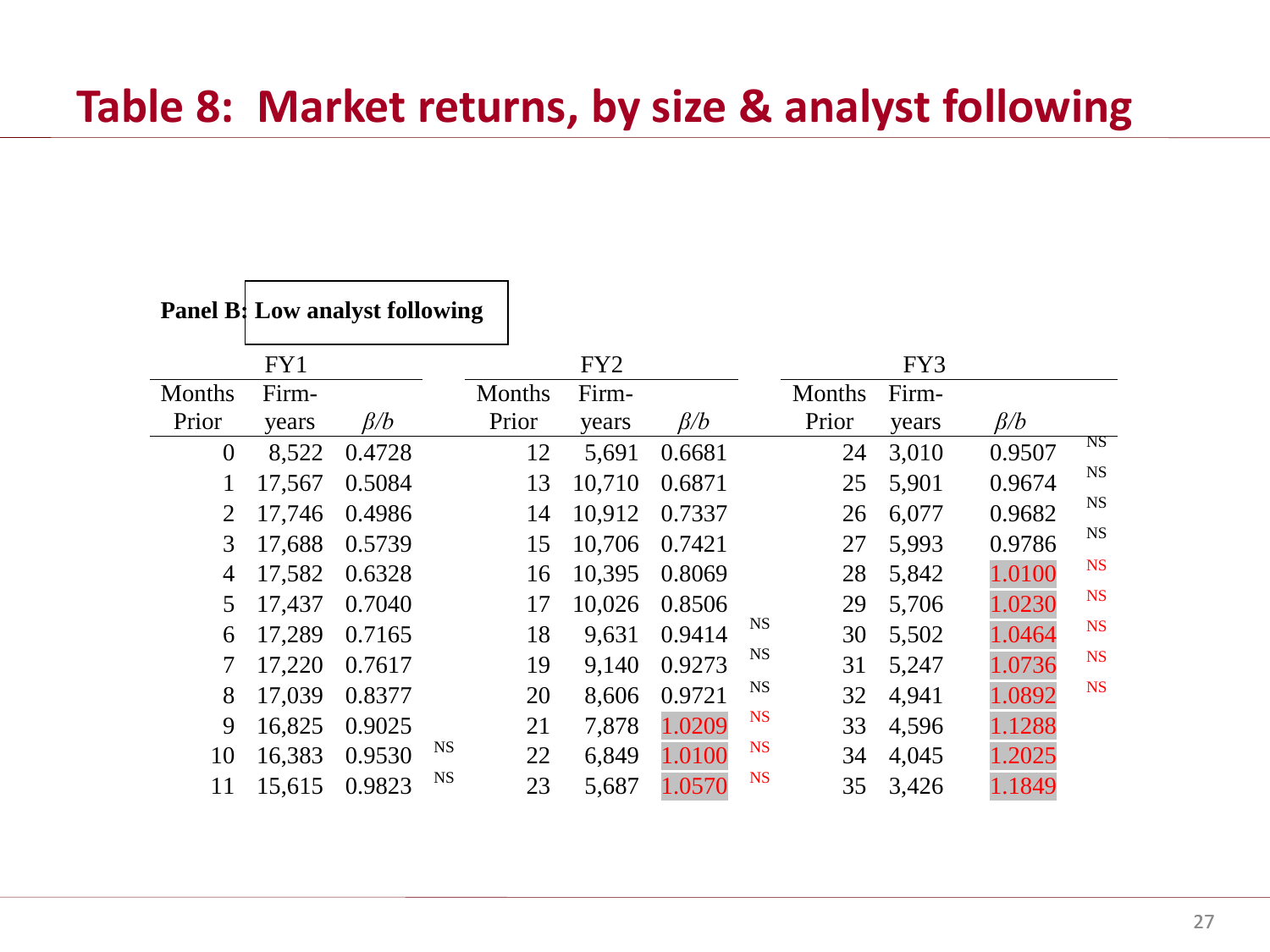#### **Table 9: Market returns, by magnitude of change in EPS**

 $Return_{T,M} = \alpha + \beta (EPS_{T-1} - EPS_T) + \varepsilon_T$ 

Return<sub>T,M</sub> =  $\alpha$  + b (Forecasted EPS<sub>T,M</sub> - EPS<sub>T</sub>) +  $e_T$ 

| Panel A: The 33% of Forecasts with the Least Extreme Forecasted Change in EPS |                |           |             |                 |                 |           |           |                 |                |           |                |
|-------------------------------------------------------------------------------|----------------|-----------|-------------|-----------------|-----------------|-----------|-----------|-----------------|----------------|-----------|----------------|
|                                                                               | FY1            |           |             |                 | FY <sub>2</sub> |           |           |                 | FY3            |           |                |
| Months<br>Prior                                                               | Firm-<br>Years | $\beta/b$ |             | Months<br>Prior | Firm-<br>years  | $\beta/b$ |           | Months<br>Prior | Firm-<br>years | $\beta/b$ |                |
| $\mathbf{0}$                                                                  | 9,023          | 0.9388    | <b>NS</b>   | 12              | 7,763           | 0.6330    |           | 24              | 5,840          | 0.7597    |                |
| 1                                                                             | 18,254         | 0.9280    | <b>NS</b>   | 13              | 14,935          | 0.7053    |           | 25              | 11,227         | 0.7974    |                |
| 2                                                                             | 18,188         | 0.9300    | <b>NS</b>   | 14              | 15,145          | 0.7316    |           | 26              | 11,462         | 0.8336    |                |
| 3                                                                             | 18,083         | 0.9620    | $_{\rm NS}$ | 15              | 15,057          | 0.7808    |           | 27              | 11,466         | 0.8514    |                |
| 4                                                                             | 18,018         | 0.9882    | <b>NS</b>   | 16              | 14,865          | 0.8222    |           | 28              | 11,356         | 0.8433    |                |
| 5                                                                             | 17,921         | 0.9764    | <b>NS</b>   | 17              | 14,697          | 0.8603    |           | 29              | 11,264         | 0.8631    |                |
| 6                                                                             | 17,807         | 0.9807    | <b>NS</b>   | 18              | 14,479          | 0.8661    |           | 30              | 11,101         | 0.9067    |                |
| 7                                                                             | 17,710         | 0.9866    | <b>NS</b>   | 19              | 14,147          | 0.9241    |           | 31              | 10,891         | 0.9716    | <b>NS</b>      |
| 8                                                                             | 17,566         | 0.9767    | <b>NS</b>   | 20              | 13,783          | 0.9412    |           | 32              | 10,696         | 0.9870    | <b>NS</b>      |
| 9                                                                             | 17,398         | 0.9794    | <b>NS</b>   | 21              | 13,218          | 0.9643    | <b>NS</b> | 33              | 10,337         | 1.0165    | $\frac{NS}{2}$ |
| 10                                                                            | 17,143         | 0.9772    | <b>NS</b>   | 22              | 12,365          | 0.9747    | <b>NS</b> | 34              | 9,777          | 1.0334    | $_{\rm NS}$    |
| 11                                                                            | 16,646         | 0.9791    | <b>NS</b>   | 23              | 11,269          | 0.9930    | $_{NS}$   | 35              | 9,034          | 1.0473    | $_{\rm NS}$    |

#### **Panel B: The 33% of Forecasts with the Most Extreme Forecasted Change in EPS**

|                | FY1    |           |        | FY <sub>2</sub> |           |        | FY3    |           |           |
|----------------|--------|-----------|--------|-----------------|-----------|--------|--------|-----------|-----------|
| Months         | Firm-  |           | Months | Firm-           |           | Months | Firm-  |           |           |
| Prior          | Years  | $\beta/b$ | Prior  | years           | $\beta/b$ | Prior  | years  | $\beta/b$ |           |
| $\overline{0}$ | 8.795  | 0.2981    | 12     | 7,575           | 0.5937    | 24     | 5,566  | 0.8875    |           |
| 1              | 17,647 | 0.3710    | 13     | 14,701          | 0.6814    | 25     | 10,831 | 0.8781    |           |
| 2              | 17.619 | 0.3270    | 14     | 14,892          | 0.7739    | 26     | 10.975 | 0.8875    |           |
| 3              | 17,498 | 0.3560    | 15     | 14,823          | 0.7831    | 27     | 10,950 | 0.9032    |           |
| $\overline{4}$ | 17,319 | 0.5213    | 16     | 14,617          | 0.7384    | 28     | 10.811 | 0.9513    | <b>NS</b> |
| 5              | 17,210 | 0.6093    | 17     | 14,426          | 0.8124    | 29     | 10,741 | 0.9741    | <b>NS</b> |
| 6              | 17,103 | 0.6808    | 18     | 14,171          | 0.9003    | 30     | 10,587 | 0.9953    | <b>NS</b> |
| 7              | 16,903 | 0.7110    | 19     | 13,800          | 0.9175    | 31     | 10,376 | 1.0477    |           |
| 8              | 16,709 | 0.7550    | 20     | 13,433          | 1.0186    | 32     | 10,130 | 1.0967    |           |
| 9              | 16,438 | 0.7822    | 21     | 12,856          | 1.0476    | 33     | 9,823  | 1.0626    |           |
| 10             | 16,084 | 0.8471    | 22     | 11,983          | 1.0304    | 34     | 9,269  | 1.1096    |           |
| 11             | 15,650 | 0.8717    | 23     | 10,852          | 1.0735    | 35     | 8,493  | 1.1257    |           |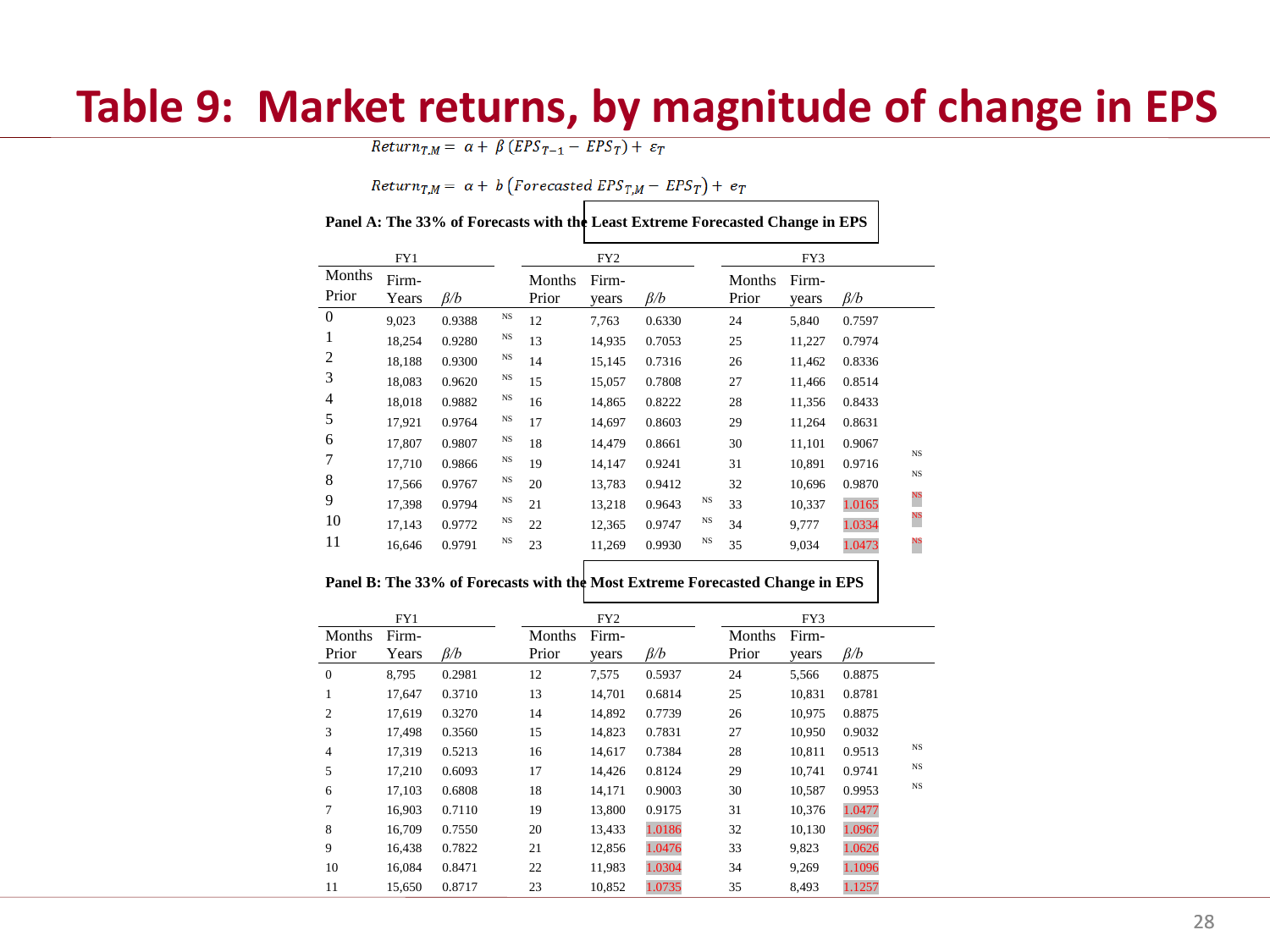#### **Table 10: Panel multivariate regression**

Analysts' Superiority $T_{T,M} = \gamma_0 + \gamma_1$  #Analysts $_T + \gamma_2$  STD $_{T,M} + \gamma_3$  BTM $_{T-1}$ + $\gamma_4$  Sales  $T_{-1}$  +  $\gamma_5$  Forecast $\Delta T_M$  +  $\varepsilon_T$ 

| <b>Months</b>        |               |                       |             |            |             |            |              |             | Forecaste |
|----------------------|---------------|-----------------------|-------------|------------|-------------|------------|--------------|-------------|-----------|
| Prior<br><b>RDOE</b> | Intercep<br>t | #Analyst<br>${\bf s}$ |             | <b>STD</b> |             | <b>BTM</b> | <b>Sales</b> |             | d<br>Δ    |
| $\boldsymbol{0}$     | $-0.0083$     | $-0.0021$             |             | 0.0055     |             | 0.0035     | 0.0015       | NS          | 0.0279    |
| $\mathbf{1}$         | $-0.0072$     | $-0.0022$             |             | 0.0052     |             | 0.0028     | 0.0017       |             | 0.0262    |
| $\overline{c}$       | $-0.0079$     | $-0.0013$             |             | 0.0043     |             | 0.0030     | 0.0017       |             | 0.0253    |
| 3                    | $-0.0079$     | $-0.0013$             |             | 0.0047     |             | 0.0029     | 0.0012       |             | 0.0238    |
| $\overline{4}$       | $-0.0071$     | $-0.0005$             |             | 0.0039     |             | 0.0024     | 0.0005       | $_{\rm NS}$ | 0.0206    |
| 5                    | $-0.0055$     | 0.0003                | $_{NS}$     | 0.0027     |             | 0.0025     | $-0.0002$    | $_{\rm NS}$ | 0.0175    |
| 6                    | $-0.0054$     | 0.0006                |             | 0.0025     |             | 0.0022     | 0.0001       | $_{\rm NS}$ | 0.0148    |
| 7                    | $-0.0050$     | 0.0011                |             | 0.0015     |             | 0.0019     | 0.0004       | $_{\rm NS}$ | 0.0115    |
| 8                    | $-0.0047$     | 0.0015                |             | 0.0009     |             | 0.0017     | 0.0007       | $_{\rm NS}$ | 0.0092    |
| 9                    | $-0.0041$     | 0.0016                |             | 0.0004     |             | 0.0015     | 0.0010       |             | 0.0069    |
| 10                   | $-0.0026$     | 0.0015                |             | $-0.0003$  |             | 0.0010     | 0.0012       |             | 0.0043    |
| 11                   | $-0.0017$     | 0.0018                |             | $-0.0011$  |             | 0.0008     | 0.0012       |             | 0.0025    |
| 12                   | 0.0076        | $-0.0002$             | $_{\rm NS}$ | 0.0050     |             | 0.0045     | 0.0058       |             | $-0.0064$ |
| 13                   | 0.0070        | 0.0003                | $_{\rm NS}$ | 0.0031     |             | 0.0041     | 0.0055       |             | $-0.0057$ |
| 14                   | 0.0056        | 0.0008                |             | 0.0031     |             | 0.0042     | 0.0053       |             | $-0.0057$ |
| 15                   | 0.0046        | 0.0011                |             | 0.0020     |             | 0.0042     | 0.0049       |             | $-0.0050$ |
| 16                   | 0.0028        | 0.0017                |             | 0.0010     |             | 0.0037     | 0.0052       |             | $-0.0048$ |
| 17                   | 0.0012        | 0.0022                |             | 0.0000     | $_{\rm NS}$ | 0.0036     | 0.0054       |             | $-0.0043$ |
| 18                   | 0.0005        | $_{NS}$<br>0.0028     |             | $-0.0007$  |             | 0.0036     | 0.0048       |             | $-0.0043$ |
| 19                   | $-0.0015$     | 0.0031                |             | $-0.0014$  |             | 0.0033     | 0.0049       |             | $-0.0037$ |
| 20                   | $-0.0023$     | 0.0037                |             | $-0.0019$  |             | 0.0030     | 0.0048       |             | $-0.0035$ |
| 21                   | $-0.0029$     | 0.0038                |             | $-0.0023$  |             | 0.0026     | 0.0054       |             | $-0.0036$ |
| 22                   | $-0.0036$     | 0.0038                |             | $-0.0028$  |             | 0.0024     | 0.0057       |             | $-0.0035$ |
| 23                   | $-0.0079$     | 0.0057                |             | $-0.0027$  | $_{\rm NS}$ | 0.0019     | 0.0062       |             | $-0.0035$ |
| 24                   | 0.0048        | 0.0009                |             | $-0.0005$  |             | 0.0051     | 0.0094       |             | $-0.0074$ |
| 25                   | 0.0026        | 0.0023                |             | $-0.0016$  |             | 0.0059     | 0.0090       |             | $-0.0074$ |
| 26                   | 0.0026        | 0.0025                |             | $-0.0023$  |             | 0.0056     | 0.0093       |             | $-0.0078$ |
| 27                   | 0.0019        | 0.0029<br>$_{\rm NS}$ |             | $-0.0026$  |             | 0.0053     | 0.0094       |             | $-0.0083$ |
| 28                   | 0.0007        | 0.0035<br>$_{NS}$     |             | $-0.0028$  |             | 0.0052     | 0.0096       |             | $-0.0089$ |
| 29                   | $-0.0007$     | 0.0039                |             | $-0.0028$  |             | 0.0047     | 0.0096       |             | $-0.0090$ |
| 30                   | $-0.0020$     | 0.0042                |             | $-0.0033$  |             | 0.0046     | 0.0106       |             | $-0.0093$ |
| 31                   | $-0.0027$     | 0.0046                |             | $-0.0035$  |             | 0.0042     | 0.0104       |             | $-0.0097$ |
| 32                   | $-0.0036$     | 0.0049                |             | $-0.0038$  |             | 0.0038     | 0.0108       |             | $-0.0099$ |
| 33                   | $-0.0040$     | 0.0051                |             | $-0.0040$  |             | 0.0035     | 0.0111       |             | $-0.0103$ |
| 34                   | $-0.0060$     | 0.0054                |             | $-0.0044$  |             | 0.0030     | 0.0133       |             | $-0.0108$ |
| 35                   | $-0.0062$     | 0.0058                |             | $-0.0048$  |             | 0.0019     | 0.0127       |             | $-0.0108$ |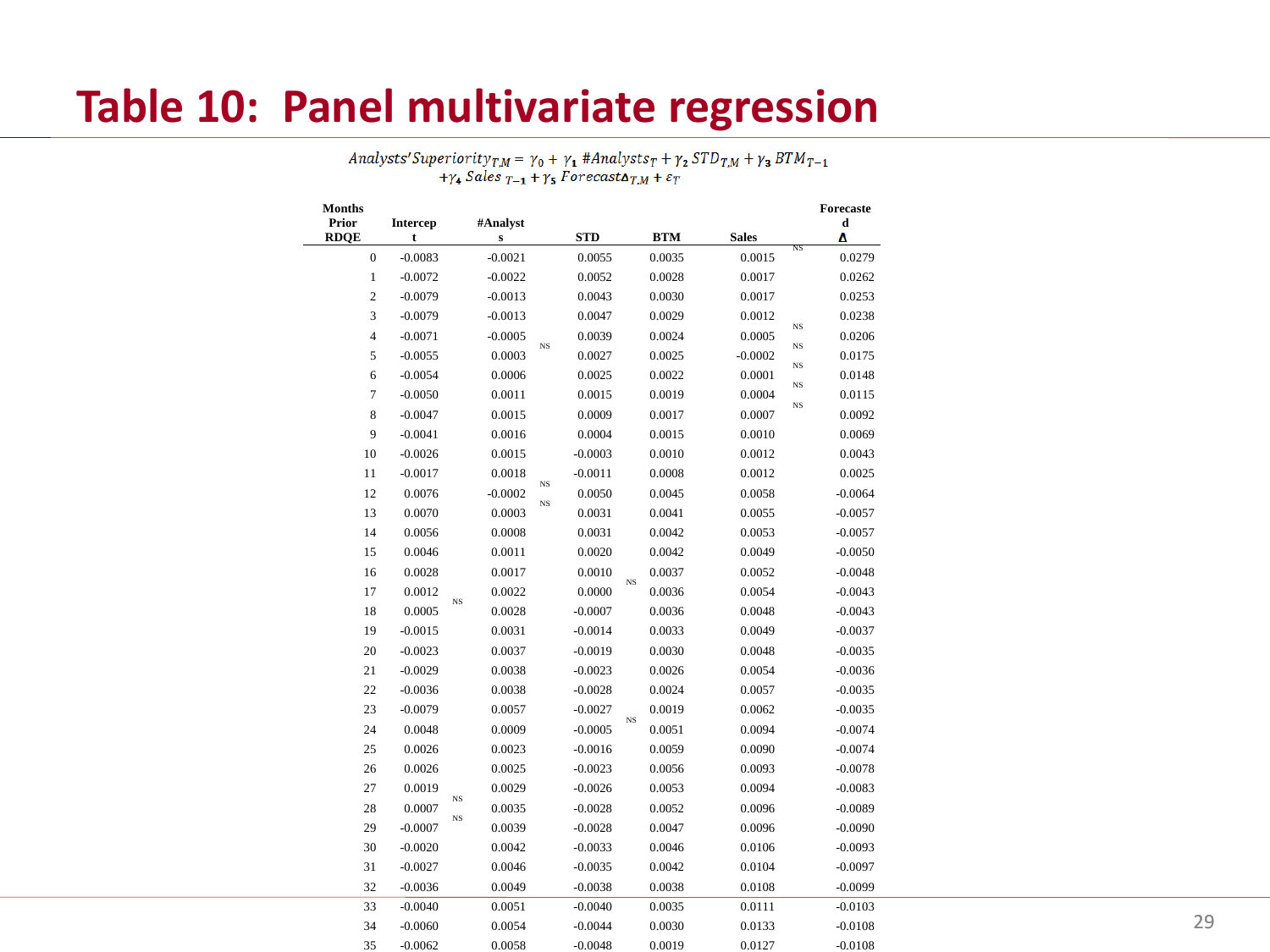# **Conclusion**

- DISCLAIMER: Prior research was appropriately deliberate in its sample selection and other research design choices, and the conclusions drawn are warranted.
	- o However, as is common in our field, it is the subsequent researcher who over-generalizes findings from prior studies.
- **Analysts** only appear persistently superior to a simple earnings extrapolation for **short horizons for large firms**.
- Equivalently, **time-series** forecasts perform as well or better than analysts over **moderate-to-long forecast horizons, and especially for smaller, younger firms**.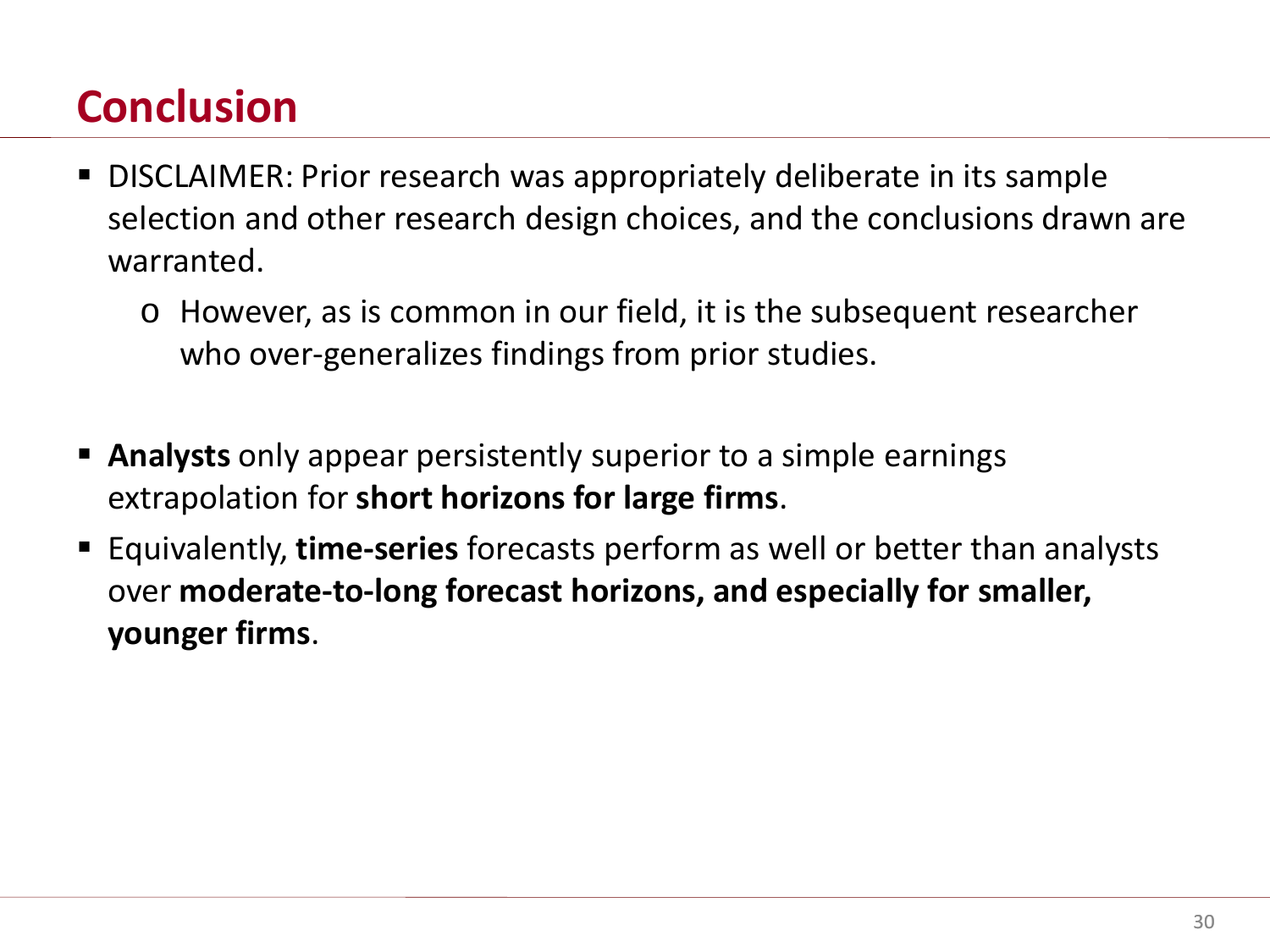Data from 1960 and 1970. TYPICAL 1.

- Sample size ranges from fifty to a few hundred. STUDY: 2.
	- 3. Models require a minimum of 10 years of data, and some require as many as 20 years of data.
	-

**Table 1** 4. Forecast horizons range from 1 quarter-ahead to 18 months-ahead.<br>5. Reported differences are typically statistically significant in favor of a Reported differences are typically statistically significant in favor of analysts, only modest magnitudes .

|                                                   | Sample and<br><b>Time</b>                                   | <b>Time-Series</b><br>(TS) Models<br>and Data                                                     |                                            | <b>Forecast</b>                           | <b>Difference in Forecast</b>                                                                                                                                                                                    | <b>Analysts' Superiority</b>                                               |
|---------------------------------------------------|-------------------------------------------------------------|---------------------------------------------------------------------------------------------------|--------------------------------------------|-------------------------------------------|------------------------------------------------------------------------------------------------------------------------------------------------------------------------------------------------------------------|----------------------------------------------------------------------------|
| Paper                                             | <b>Period</b>                                               | <b>Requirements</b>                                                                               | <b>Outliers</b>                            | <b>Horizon</b>                            | <b>Accuracy</b>                                                                                                                                                                                                  | <b>Determinants</b>                                                        |
| Brown and Rozeff (1978)                           | 50 firms from<br>1972 through<br>1975.                      | Three TS models<br>using quarterly<br>data, requiring<br>complete data for<br>20 years.           | Winsorized<br>forecast<br>errors at<br>1.0 | One to five<br>quarters ahead.            | Median difference in forecast<br>errors between all univariate<br>forecasts and the analysts' forecast<br>is significantly greater than zero.                                                                    |                                                                            |
| Collins and Hopwood<br>(1980)                     | 50 firms from<br>1951 through<br>1974.                      | Four TS models,<br>requiring a<br>minimum of 76<br>quarters of data.                              | Winsorized<br>forecast<br>errors at<br>3.0 | One to four<br>quarters ahead.            | Four quarters out, analysts'<br>forecast errors are 31.7%<br>compared to the best TS error of<br>32.9%. One quarter out, mean<br>analysts' forecast error are 9.7%<br>compared to the best TS error of<br>10.9%. |                                                                            |
| Fried and Givoly (1982)                           | $\overline{424}$ firms from<br>1969 through<br>1979.        | Modified<br>submartingale<br>models, requiring a<br>minimum of 10<br>years of past data.          | Winsorized<br>forecast<br>errors at<br>1.0 | 8 months prior<br>to the fiscal<br>end.   | Analysts' forecast errors are 16.4%<br>of realized EPS compared to<br>19.3% for the best TS model.                                                                                                               |                                                                            |
| Hopwood and McKeown<br>(1982)                     | 258 firms from<br>1974 through<br>1978.                     | Random walk and 7<br>other TS models,<br>requiring at least 12<br>years (48 quarters)<br>of data. |                                            | One to four<br>quarters ahead.            | Four quarters out (annual),<br>absolute analysts' forecasts errors<br>are 22.5% compared to absolute<br>forecast errors of 26.1% for<br>random walk.                                                             | Number of days separating<br>TS and analysts' forecast -<br>positive       |
| Brown, Hagerman, Griffin,<br>and Zmijewski (1987) | 233 firms from<br>the 1975<br>through 1980.                 | 3 TS models,<br>requiring a<br>minimum of 60<br>quarters of data.                                 | Winsorized<br>forecast<br>errors at<br>1.0 | One, two, and<br>three quarters<br>ahead. | Three-quarters-ahead, analysts'<br>forecast errors are 28.7% and TS<br>forecast errors are 33%.                                                                                                                  | Forecast horizon – negative                                                |
| Brown, Richardson, and<br>Schwager (1987)         | Sample 1: 168<br>firms from Q1-<br>1977 through<br>Q4-1979. | Quarterly random-<br>walk model.                                                                  |                                            | One, two, and<br>three quarters<br>ahead. | For the one month horizon, the log<br>of the squared ratio of TS to<br>analysts' forecast errors is 0.56.                                                                                                        | Firm size – positive; Prior<br>analysts' forecast dispersion<br>- negative |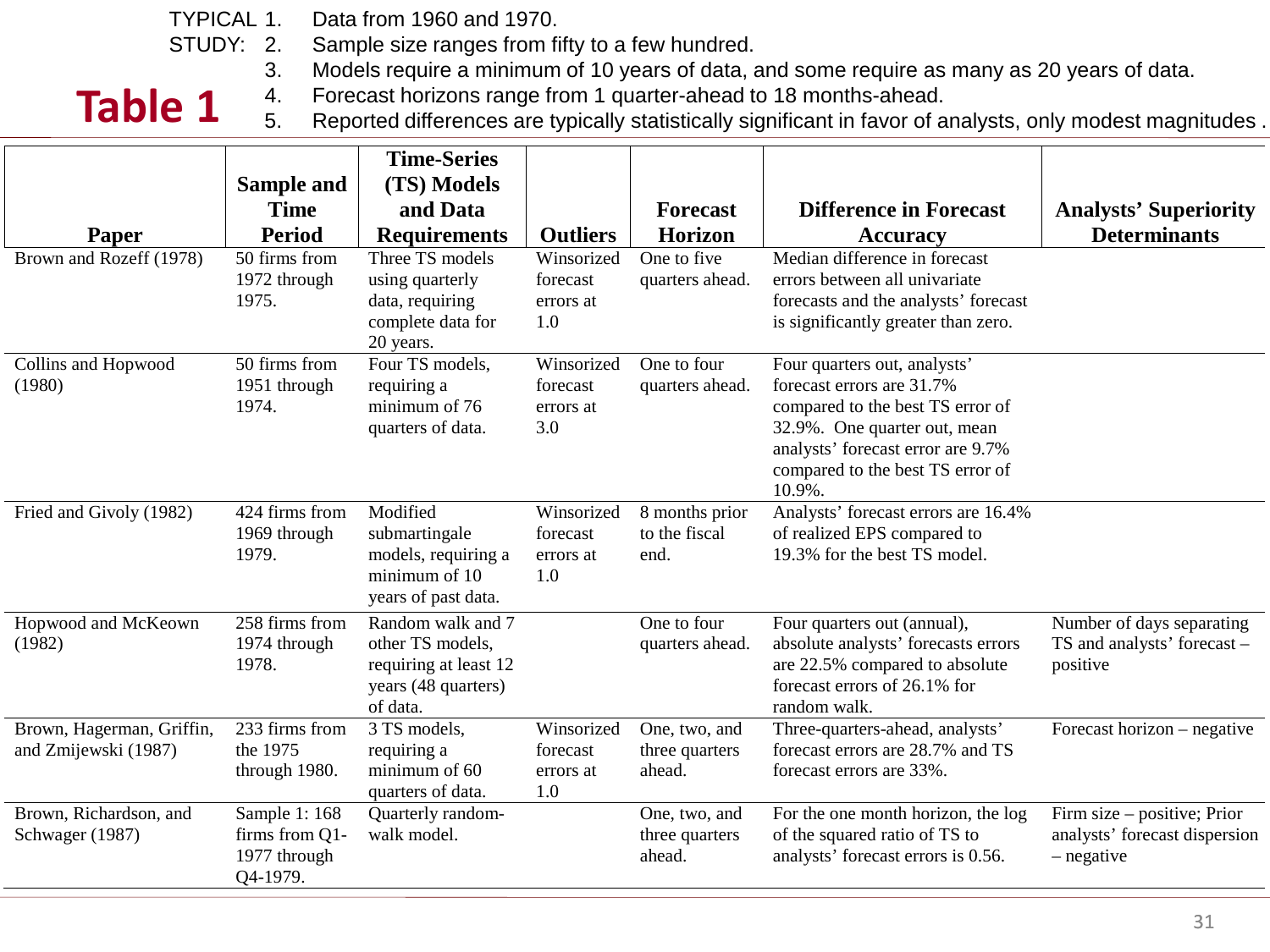# **Table 1 (cont.)**

| Brown, Richardson, and<br>Schwager (1987) | Sample 2: 168<br>firms from<br>1977 through<br>1979. | Annual random-<br>walk model.                                      |                                                                   | Horizons of 1,<br>6, and 18<br>months prior to<br>the fiscal year-<br>end date.                                   | For the one month horizon, the log<br>of the squared ratio of TS to<br>analysts' forecast errors is 1.08.                                                    | Firm size – positive; Prior<br>analysts' forecast dispersion<br>- negative                                                                          |
|-------------------------------------------|------------------------------------------------------|--------------------------------------------------------------------|-------------------------------------------------------------------|-------------------------------------------------------------------------------------------------------------------|--------------------------------------------------------------------------------------------------------------------------------------------------------------|-----------------------------------------------------------------------------------------------------------------------------------------------------|
| Brown, Richardson, and<br>Schwager (1987) | Sample 3: 702<br>firms from<br>1977 through<br>1982. | Annual random-<br>walk model.                                      |                                                                   | Horizons of $\overline{1,}$<br>6, and 18<br>months prior to<br>the fiscal year-<br>end date.                      | Log of the squared ratio of TS to<br>analysts' forecast errors is 1.01 for<br>the one month horizon.                                                         | Firm size – positive; Prior<br>analysts' forecast dispersion<br>- negative                                                                          |
| O'Brien (1988)                            | 184 firms from<br>1975 through<br>1982.              | Two TS models,<br>requiring 30<br>consecutive<br>quarters of data. | Deleted<br>absolute<br>forecast<br>errors<br>larger<br>than $$10$ | Horizons of 5,<br>60, 120, 180,<br>and $240$<br>trading days<br>prior to the<br>earnings<br>announcement<br>date. | At 240 trading days (one year),<br>analysts' forecast errors are \$0.74<br>compared to TS forecast errors of<br>\$0.96.                                      | Forecast horizon – positive                                                                                                                         |
| Kross, Ro, and Schroeder<br>(1990)        | 279 firms from<br>1980 through<br>1981.              | Box-Jenkins model,<br>requiring 28<br>quarters of data.            |                                                                   | Last available<br>one-quarter-<br>ahead forecast.                                                                 | Natural log of $1 + absolute TS$<br>error - absolute analysts' error is<br>positive across all industries<br>(ranging from $(0.043 \text{ to } 0.385)$ ).    | Earnings variability -<br>positive; Wall Street<br>Journal coverage – positive;<br># of days separating TS and<br>analysts' forecasts -<br>positive |
| Lys and Soo $(1995)$                      | 62 firms from<br>1980 through<br>1986.               | Box-Jenkins model,<br>requiring 20 years<br>of data.               | Removed<br>one firm                                               | Up to $8$<br>quarters ahead.                                                                                      | Across all horizons, the mean<br>(median) absolute analysts'<br>forecast error is 4.4% (2.8%) and<br>the mean (median) absolute TS<br>error is 26.8% (1.4%). | Forecast horizon – negative                                                                                                                         |
| Branson, Lorek, and<br>Pagach (1995)      | 223 firms from<br>1988 through<br>1989.              | ARIMA model,<br>requiring 11 years<br>of complete data.            |                                                                   | One quarter<br>ahead.                                                                                             | The median absolute percentage.<br>forecast error (Actual -<br>predicted)/actual)) from TS minus<br>analysts' forecasts is 7.22%.                            | Conditional on the firm<br>being small: earnings<br>variability - positive; firm<br>$size - negative$                                               |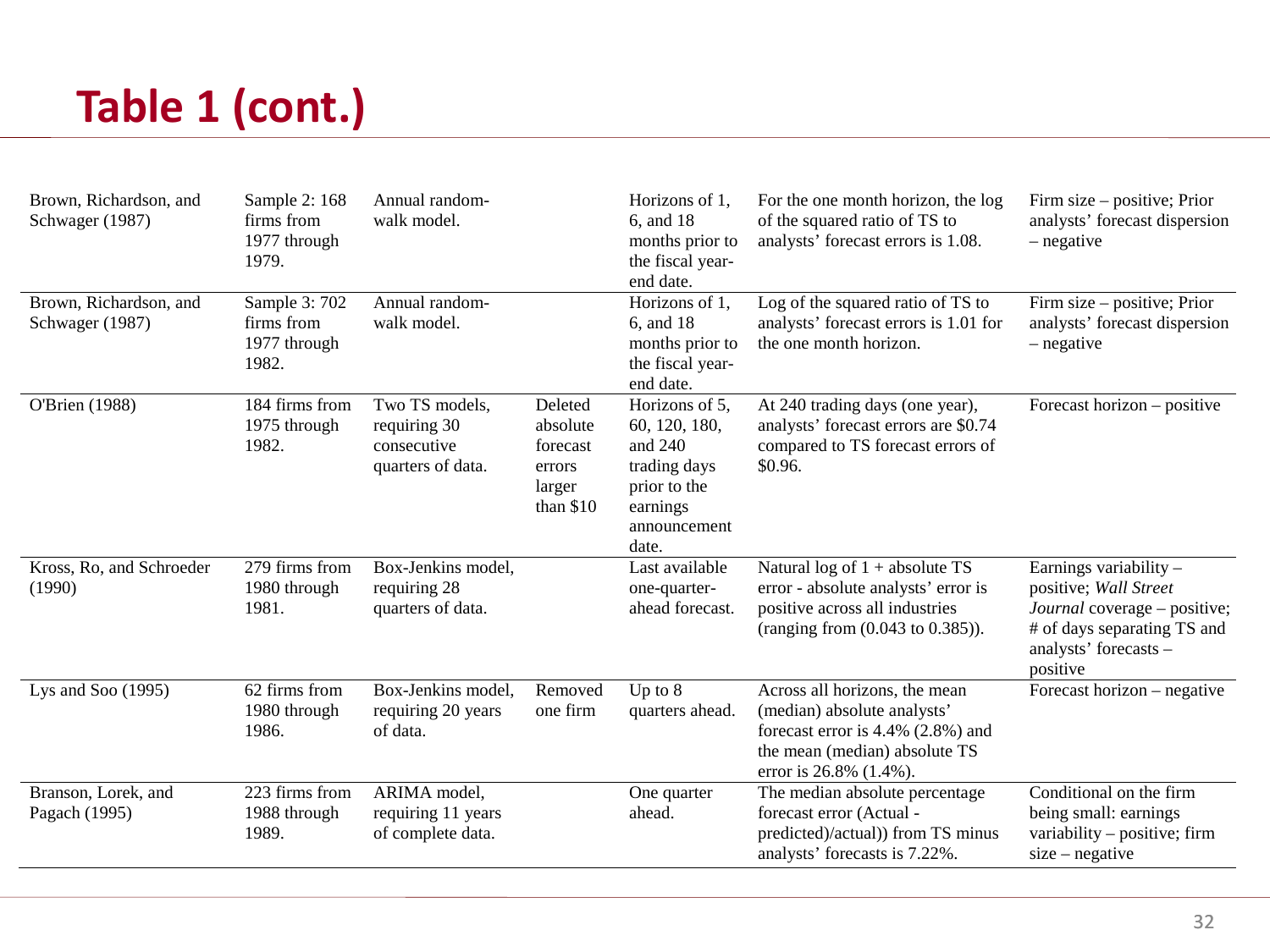# **Figure 3: Mean assets for firms with (in maroon) and without (in blue) earnings forecasts on I/B/E/S**